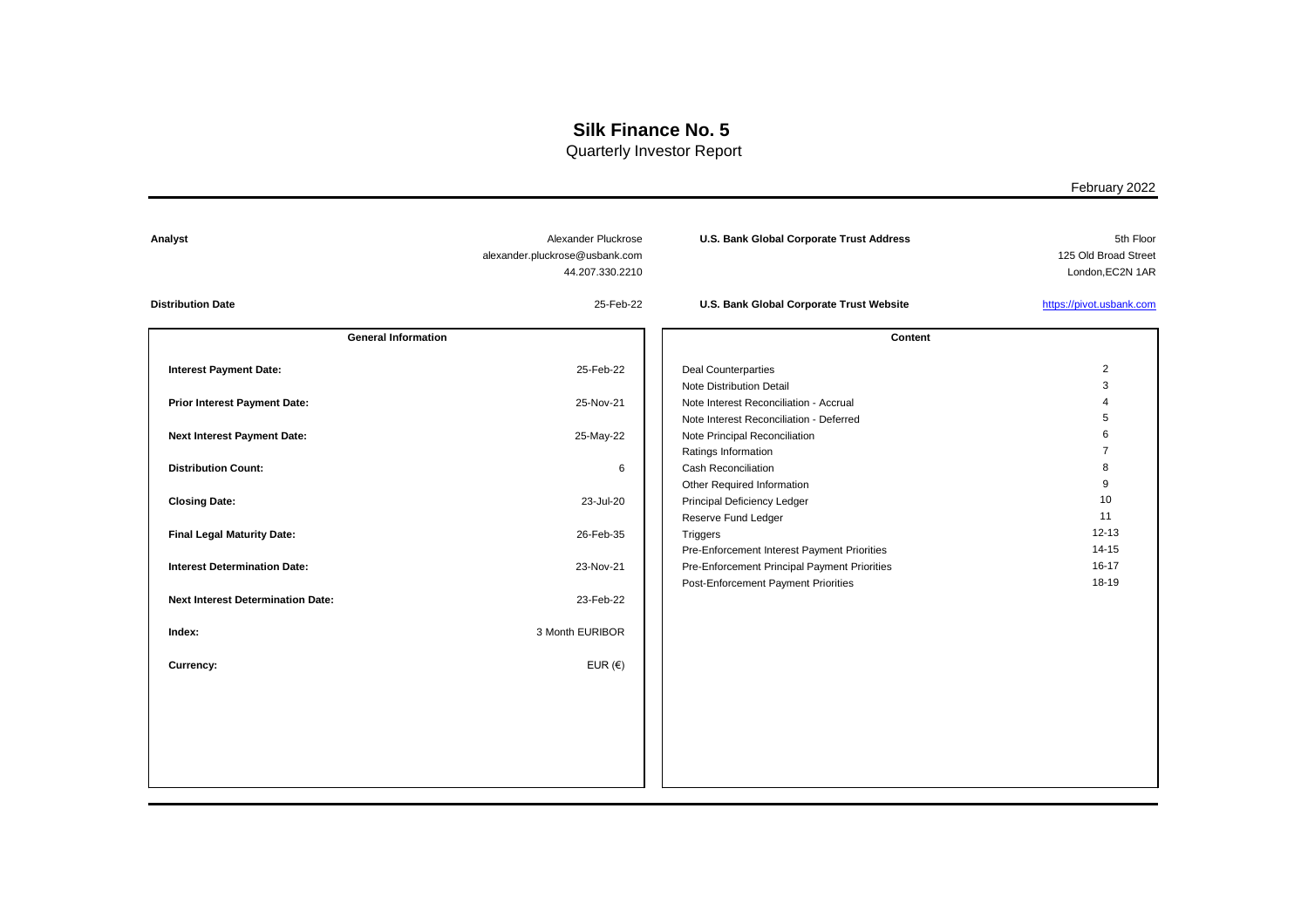



Quarterly Investor Report

|                              | <b>Deal Counterparties</b>                           |               |                |                          |               |                |                   |          |  |
|------------------------------|------------------------------------------------------|---------------|----------------|--------------------------|---------------|----------------|-------------------|----------|--|
|                              |                                                      | Moody's       |                |                          | <b>Fitch</b>  |                |                   |          |  |
| Role                         | Counterparty                                         | Long-<br>Term | Short-<br>Term | Rating<br><b>Trigger</b> | Long-<br>Term | Short-<br>Term | Rating<br>Trigger | comments |  |
| Issuer                       | TAGUS - Sociedade de Titularização de Créditos, S.A. |               |                |                          |               |                |                   |          |  |
| Originator                   | Banco Santander Consumer Portugal, S.A.              |               |                |                          |               |                |                   |          |  |
| Arranger                     | Banco Santander, S.A.                                |               |                |                          |               |                |                   |          |  |
| Servicer                     | Banco Santander Consumer Portugal, S.A.              |               |                |                          |               |                |                   |          |  |
| <b>Transation Manager</b>    | U.S. Bank Global Corporate Trust Limited             |               |                |                          |               |                |                   |          |  |
| Proceeds Account Bank        | Banco Santander Totta, S.A.                          |               |                |                          |               |                |                   |          |  |
| Account Bank                 | Banco Santander, S.A.                                | A2            | $P-1$          | A2                       | A             | F <sub>1</sub> | $A$ -/F1          |          |  |
| Common Representative        | Elavon Financial Services DAC                        |               |                |                          |               |                |                   |          |  |
| Back-Up Servicer Facilitator | Santander Consumer Finance S.A.                      |               |                |                          |               |                |                   |          |  |
| Paying Agent                 | Deutsche Bank AG, Sucursal em Portugal               |               |                |                          |               |                |                   |          |  |
| Agent Bank                   | U.S. Bank Global Corporate Trust Limited             |               |                |                          |               |                |                   |          |  |
| Cap Counterparty             | Banco Santander, S.A.                                | A2            | $P-1$          | A2                       | A             | F1             | BBB/F2            |          |  |
| <b>Rating Agencies</b>       | Fitch                                                |               |                |                          |               |                |                   |          |  |
|                              | Moody's                                              |               |                |                          |               |                |                   |          |  |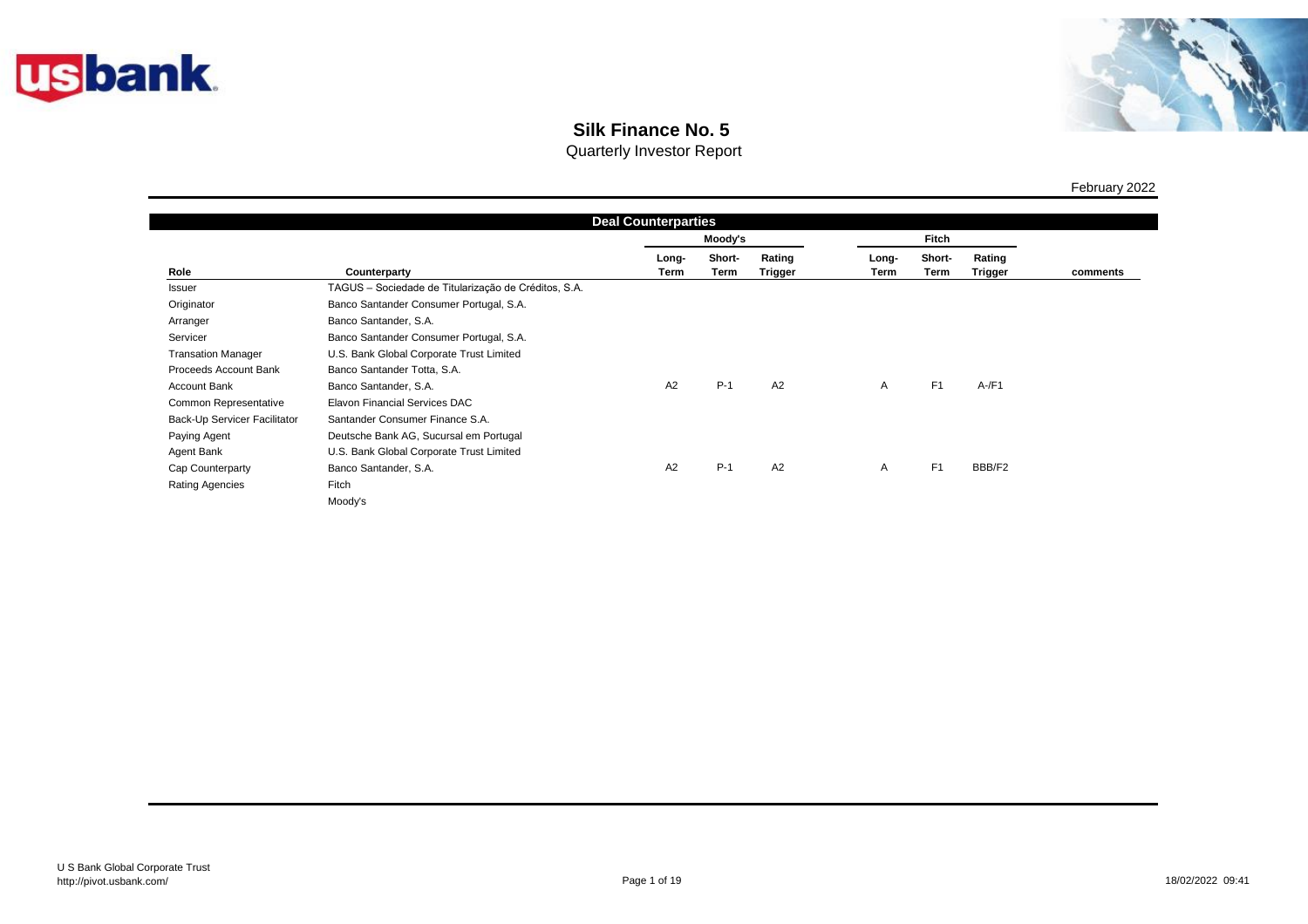



|               | <b>Note Distribution Detail</b> |                                             |                     |                                              |                                               |                                           |                                              |  |  |
|---------------|---------------------------------|---------------------------------------------|---------------------|----------------------------------------------|-----------------------------------------------|-------------------------------------------|----------------------------------------------|--|--|
| <b>Notes</b>  | <b>ISIN / Common Code</b>       | <b>Original Principal</b><br><b>Balance</b> | <b>No. Of Notes</b> | <b>Beginning Principal</b><br><b>Balance</b> | <b>Total Principal</b><br><b>Distribution</b> | <b>Ending Principal</b><br><b>Balance</b> | <b>Total Interest</b><br><b>Distribution</b> |  |  |
| Class A Notes | PTTGULOM0028 / TGULOM           | 466,100,000.00                              | 4,661               | 466,100,000.00                               | 0.00                                          | 466,100,000.00                            | 212,023.71                                   |  |  |
| Class B Notes | PTTGUMOM0027 / TGUMOM           | 65,900,000.00                               | 659                 | 65,900,000.00                                | 0.00                                          | 65,900,000.00                             | 240,491.07                                   |  |  |
| Class C Notes | PTTGUNOM0026 / TGUNOM           | 55,000,000.00                               | 550                 | 55,000,000.00                                | 0.00                                          | 55,000,000.00                             | 341,268.89                                   |  |  |
| Class D Notes | PTTGUOOM0025 / TGUOOM           | 13,000,000.00                               | 130                 | 13,000,000.00                                | 0.00                                          | 13,000,000.00                             | 240,861.11                                   |  |  |
| Class E Notes | PTTGUPOM0024 / TGUPOM           | 6,600,000.00                                | 66                  | 3,300,000.00                                 | 660,000.00                                    | 2,640,000.00                              | 67,466.67                                    |  |  |
| <b>VFN</b>    | PTTGUQOM0023 / TGUQOM           | 1.00                                        |                     | 1.00                                         | 0.00                                          | 1.00                                      | n.a.                                         |  |  |
| Class X Notes | PTTGUROM0022 / TGUROM           | 3,600,000.00                                | 36                  | 1,000.00                                     | 0.00                                          | 1,000.00                                  | 7,067,086.46                                 |  |  |
| <b>Total</b>  |                                 | 610,200,001.00                              | 6,103               | 603,301,001.00                               | 660,000.00                                    | 602,641,001.00                            | 8,169,197.91                                 |  |  |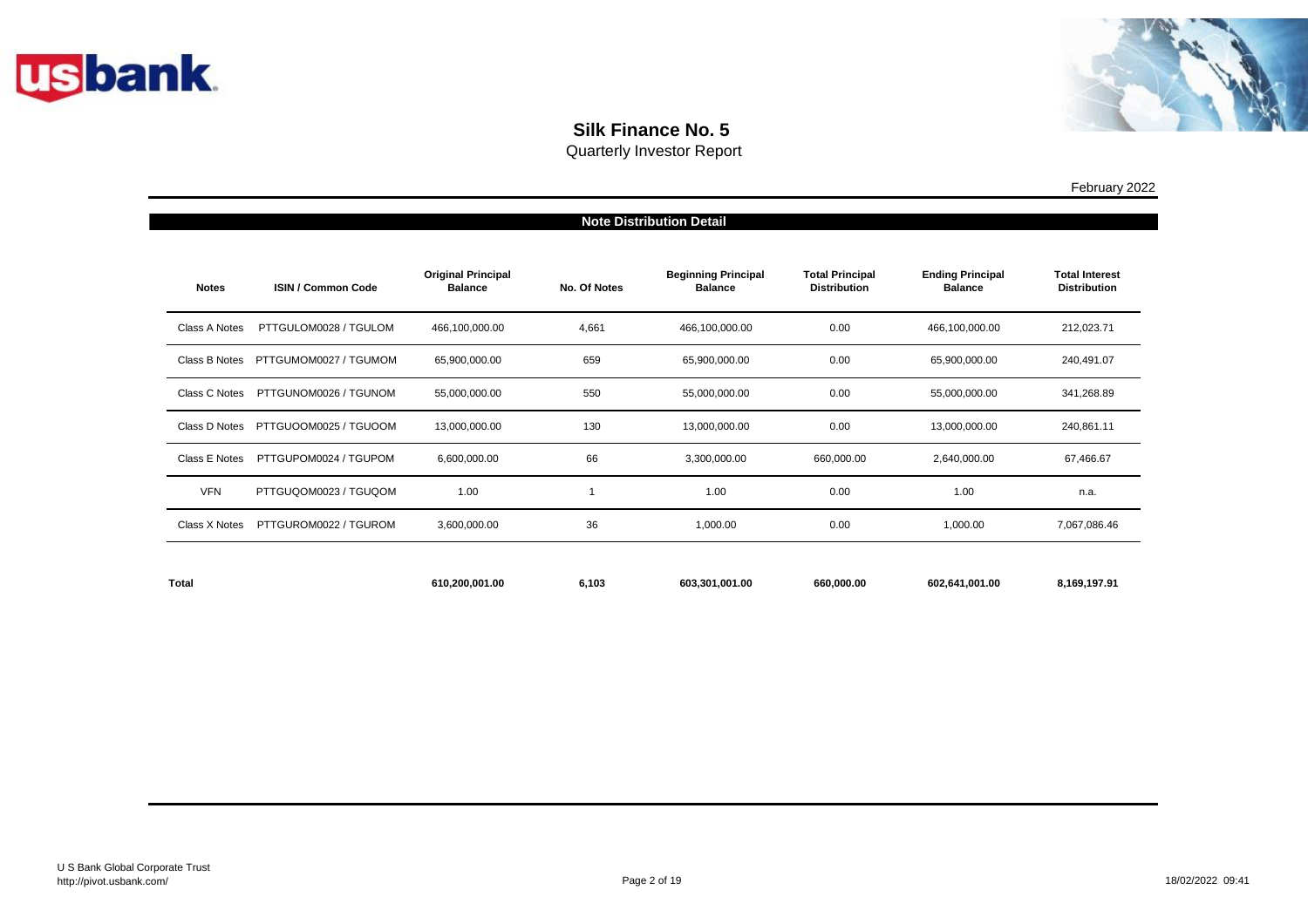



Quarterly Investor Report

| <b>Note Interest Reconciliation - Accrual</b> |                           |            |      |                                              |                         |                                         |                       |                                              |  |
|-----------------------------------------------|---------------------------|------------|------|----------------------------------------------|-------------------------|-----------------------------------------|-----------------------|----------------------------------------------|--|
| <b>Notes</b>                                  | <b>ISIN / Common Code</b> | Method     | Days | <b>Beginning Principal</b><br><b>Balance</b> | <b>Rate of Interest</b> | <b>Total Interest</b><br><b>Accrued</b> | <b>Other Interest</b> | <b>Total Interest</b><br><b>Distribution</b> |  |
| Class A Notes                                 | PTTGULOM0028 / TGULOM     | Actual/360 | 92   | 466,100,000.00                               | 0.17800%                | 212,023.71                              | 0.00                  | 212,023.71                                   |  |
| Class B Notes                                 | PTTGUMOM0027 / TGUMOM     | Actual/360 | 92   | 65,900,000.00                                | 1.42800%                | 240,491.07                              | 0.00                  | 240,491.07                                   |  |
| Class C Notes                                 | PTTGUNOM0026 / TGUNOM     | Actual/360 | 92   | 55,000,000.00                                | 2.42800%                | 341,268.89                              | 0.00                  | 341,268.89                                   |  |
| Class D Notes                                 | PTTGUOOM0025 / TGUOOM     | Actual/360 | 92   | 13,000,000.00                                | 7.25000%                | 240,861.11                              | 0.00                  | 240,861.11                                   |  |
| Class E Notes                                 | PTTGUPOM0024 / TGUPOM     | Actual/360 | 92   | 3,300,000.00                                 | 8.00000%                | 67,466.67                               | 0.00                  | 67,466.67                                    |  |
| <b>VFN</b>                                    | PTTGUQOM0023 / TGUQOM     | Actual/360 | n.a. | 1.00                                         | n.a.                    | n.a.                                    | n.a.                  | n.a.                                         |  |
| Class X Notes                                 | PTTGUROM0022 / TGUROM     | Actual/360 | n.a. | 1,000.00                                     | n.a.                    | n.a.                                    | n.a.                  | 7,067,086.46                                 |  |
|                                               |                           |            |      |                                              |                         |                                         |                       |                                              |  |

**603,301,001.00 1,102,111.45 0.00 8,169,197.91**

**Total**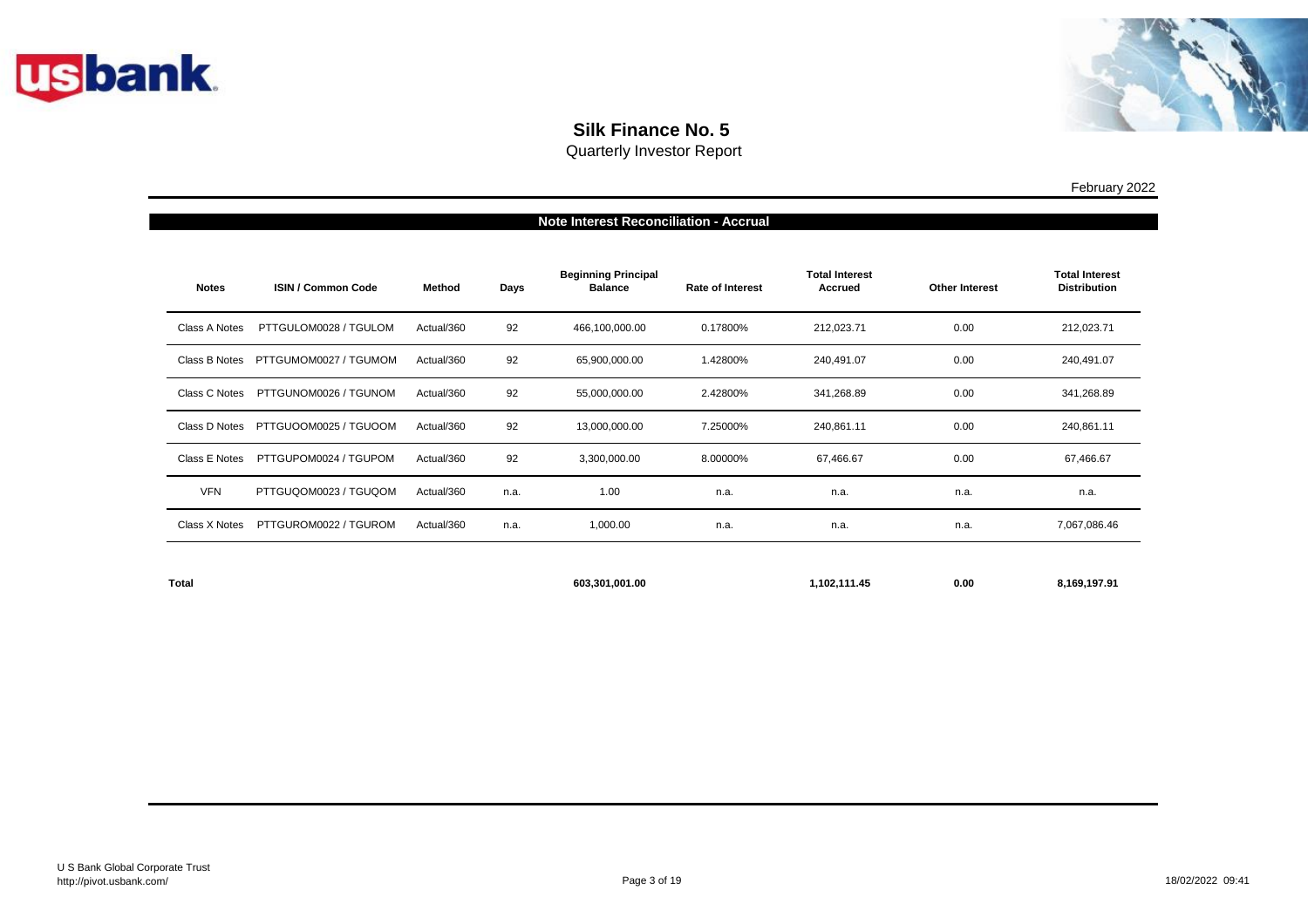



| Note Interest Reconciliation - Deferred |                                     |                                              |                                                        |                                                   |                                             |                                           |  |
|-----------------------------------------|-------------------------------------|----------------------------------------------|--------------------------------------------------------|---------------------------------------------------|---------------------------------------------|-------------------------------------------|--|
| <b>Notes</b>                            | <b>ISIN / Common Code</b>           | <b>Beginning Deferred</b><br><b>Interest</b> | <b>Interest Accrued on</b><br><b>Deferred Interest</b> | <b>Current Period</b><br><b>Deferred Interest</b> | <b>Deferred Interest</b><br><b>Payments</b> | <b>Ending Deferred</b><br><b>Interest</b> |  |
| Class A Notes                           | PTTGULOM0028 / TGULOM               | 0.00                                         | 0.00                                                   | 0.00                                              | 0.00                                        | 0.00                                      |  |
| Class B Notes                           | PTTGUMOM0027 / TGUMOM               | 0.00                                         | 0.00                                                   | 0.00                                              | 0.00                                        | 0.00                                      |  |
| Class C Notes                           | PTTGUNOM0026 / TGUNOM               | 0.00                                         | 0.00                                                   | 0.00                                              | 0.00                                        | 0.00                                      |  |
|                                         | Class D Notes PTTGUOOM0025 / TGUOOM | 0.00                                         | 0.00                                                   | 0.00                                              | 0.00                                        | 0.00                                      |  |
| Class E Notes                           | PTTGUPOM0024 / TGUPOM               | 0.00                                         | 0.00                                                   | 0.00                                              | 0.00                                        | 0.00                                      |  |
| <b>VFN</b>                              | PTTGUQOM0023 / TGUQOM               | n.a.                                         | n.a.                                                   | n.a.                                              | n.a.                                        | n.a.                                      |  |
| Class X Notes                           | PTTGUROM0022 / TGUROM               | n.a.                                         | n.a.                                                   | n.a.                                              | n.a.                                        | n.a.                                      |  |
|                                         |                                     |                                              |                                                        |                                                   |                                             |                                           |  |
| <b>Total</b>                            |                                     | 0.00                                         | 0.00                                                   | 0.00                                              | 0.00                                        | 0.00                                      |  |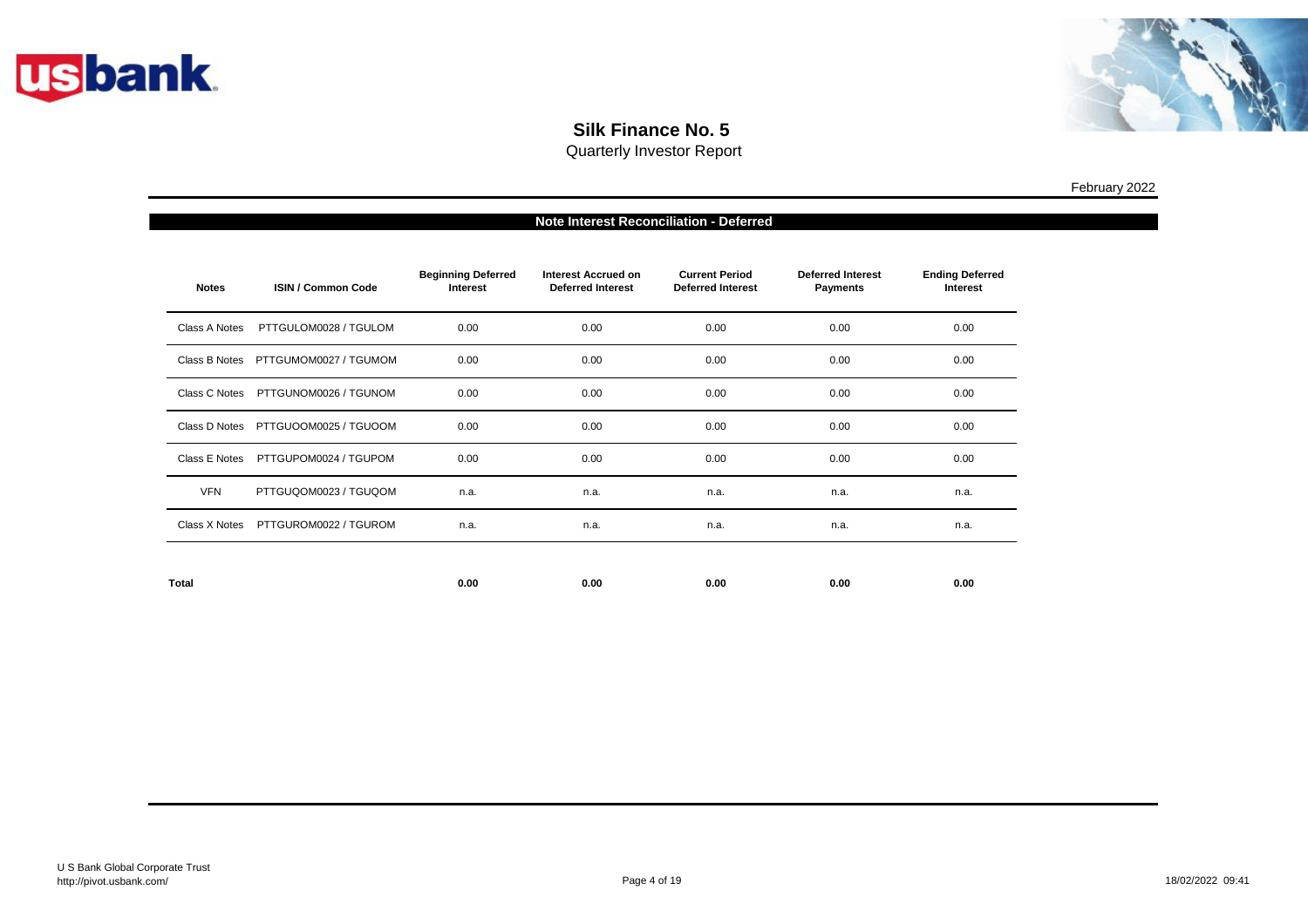



Quarterly Investor Report

| <b>Note Principal Reconciliation</b> |                                              |                                               |                                           |                                        |             |  |  |
|--------------------------------------|----------------------------------------------|-----------------------------------------------|-------------------------------------------|----------------------------------------|-------------|--|--|
| <b>Notes</b>                         | <b>Beginning Principal</b><br><b>Balance</b> | <b>Total Principal</b><br><b>Distribution</b> | <b>Ending Principal</b><br><b>Balance</b> | --- Credit Support ---<br>Original (1) | Current (2) |  |  |
| Class A Notes                        | 466,100,000.00                               | 0.00                                          | 466,100,000.00                            | 23.62%                                 | 22.66%      |  |  |
| Class B Notes                        | 65,900,000.00                                | 0.00                                          | 65,900,000.00                             | 12.82%                                 | 11.72%      |  |  |
| Class C Notes                        | 55,000,000.00                                | 0.00                                          | 55,000,000.00                             | 3.80%                                  | 2.60%       |  |  |
| Class D Notes                        | 13,000,000.00                                | 0.00                                          | 13,000,000.00                             | 1.67%                                  | 0.44%       |  |  |
| Class E Notes                        | 3,300,000.00                                 | 660,000.00                                    | 2,640,000.00                              | 0.59%                                  | $0.00\%$    |  |  |
| <b>VFN</b>                           | 1.00                                         | 0.00                                          | 1.00                                      | 0.00%                                  | $0.00\%$    |  |  |
| Class X Notes                        | 1,000.00                                     | 0.00                                          | 1,000.00                                  | $0.00\%$                               | $0.00\%$    |  |  |
|                                      |                                              |                                               |                                           |                                        |             |  |  |

| <b>Total</b><br>603.301.001.00 | 660.000.00 | 602.641.001.00 |
|--------------------------------|------------|----------------|
|--------------------------------|------------|----------------|

(1) Determined as follows: Original Principal Balance of all subordinate classes/Total Original Principal Balance

(2) Determined as follows: Ending Principal Balance of all subordinate classes/Total Ending Principal Balance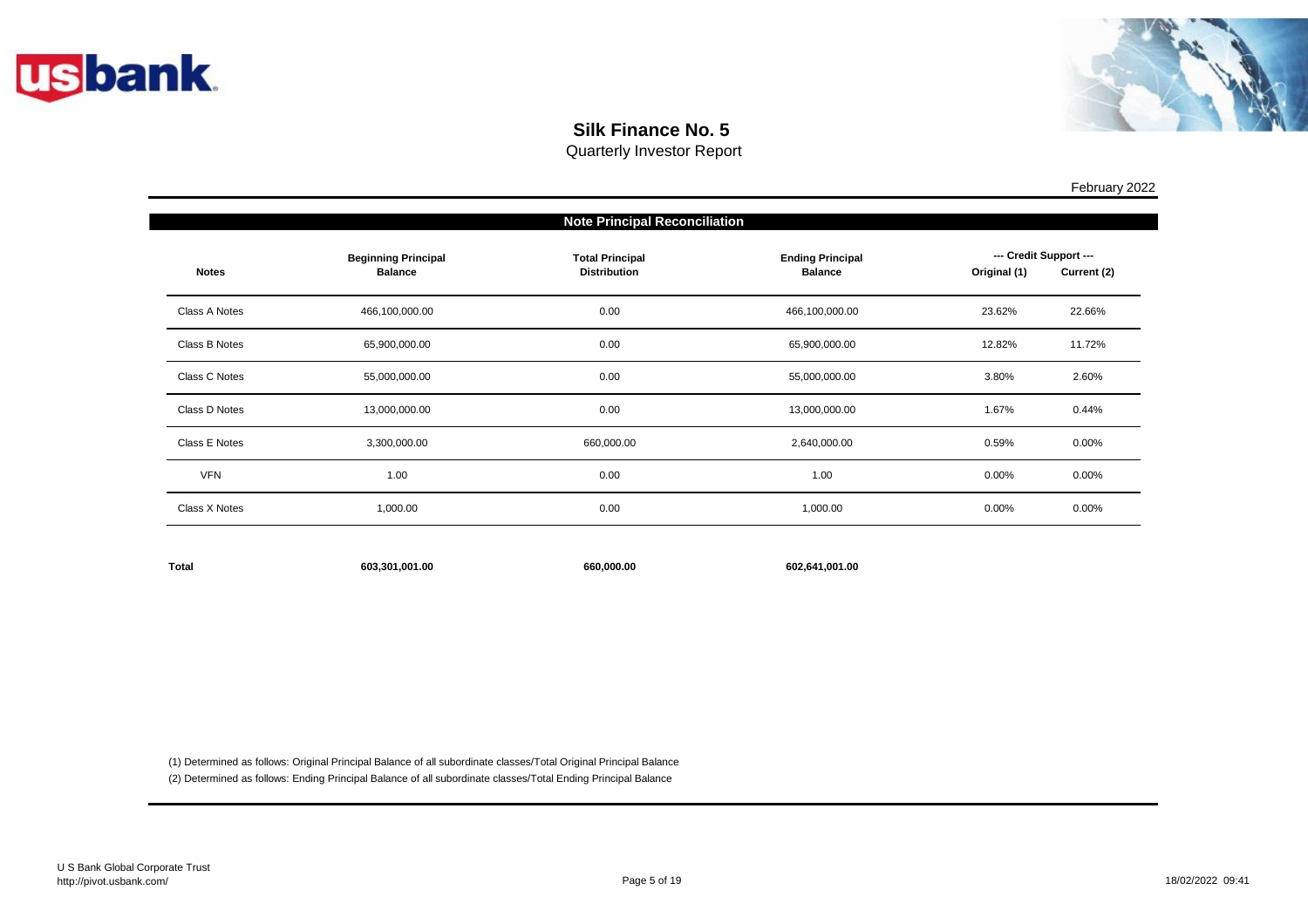

П



February 2022

## **Silk Finance No. 5**

Quarterly Investor Report

| <b>Ratings Information</b> |                                     |            |                          |       |                                                   |           |  |
|----------------------------|-------------------------------------|------------|--------------------------|-------|---------------------------------------------------|-----------|--|
|                            |                                     |            | --- Original Ratings --- |       | --- Ratings Change / Change Date <sup>1</sup> --- |           |  |
| <b>Notes</b>               | <b>ISIN / Common Code</b>           | Fitch      | Moody's                  | Fitch |                                                   | Moody's   |  |
| Class A Notes              | PTTGULOM0028 / TGULOM               | Α          | Aa3                      |       | Aa2                                               | 22-Sep-21 |  |
|                            | Class B Notes PTTGUMOM0027 / TGUMOM | <b>BBB</b> | Baa1                     |       |                                                   |           |  |
|                            | Class C Notes PTTGUNOM0026 / TGUNOM | <b>BB</b>  | Ba3                      |       |                                                   |           |  |
|                            | Class D Notes PTTGUOOM0025 / TGUOOM | <b>NR</b>  | <b>NR</b>                |       |                                                   |           |  |
| Class E Notes              | PTTGUPOM0024 / TGUPOM               | <b>NR</b>  | <b>NR</b>                |       |                                                   |           |  |
| <b>VFN</b>                 | PTTGUQOM0023 / TGUQOM               | <b>NR</b>  | <b>NR</b>                |       |                                                   |           |  |
|                            | Class X Notes PTTGUROM0022 / TGUROM | <b>NR</b>  | <b>NR</b>                |       |                                                   |           |  |

<sup>1</sup> Changed ratings provided on this report are based on information provided by the applicable rating agency via electronic transmission. It shall be understood that this transmission will generally have been provided to U.S. Bank Trustees Limited within 30 days of the payment date listed on this statement. Because ratings may have changed during the 30 day window, or may not be being provided by the rating agency in an electronic format and therefore not being updated on this report, U.S. Bank Trustees Limited recommends that investors obtain current rating information directly from the rating agency.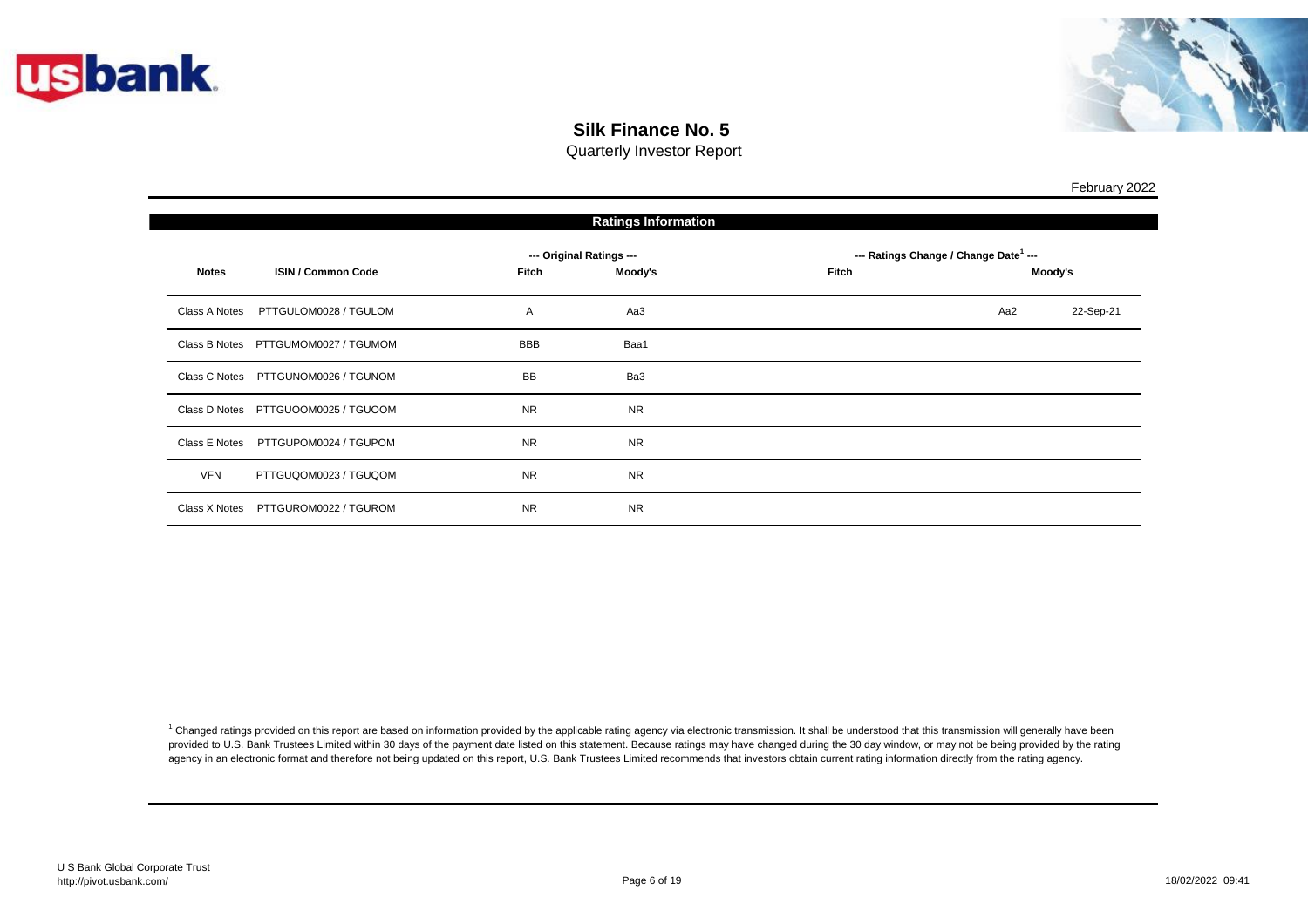



Quarterly Investor Report

#### **Cash Reconciliation**

| <b>Available Collections</b>                             | <b>Distributions</b> |                                                     |
|----------------------------------------------------------|----------------------|-----------------------------------------------------|
| <b>Available Interest Distribution Amount</b>            |                      | Amounts Distributed by the Issuer                   |
| (a) Interest Collections Proceeds                        | 10,978,050.43        | (see Other Required Information page for further de |
| (b) Proceeds of any Authorised Investment                | 0.00                 | Amounts Distribute                                  |
| (c) Amount standing to the credit of the Reserve Account | 6,600,000.00         |                                                     |
| (d) Interest accrued to the Transaction Account          | 0.00                 | <b>Distributions to Noteholders</b>                 |
| (e) Available Principal Distribution excess amount       | 0.00                 | Interest Distribution                               |
| (f) Cap Agreement                                        | 0.00                 | <b>Principal Distribution</b>                       |
| <b>Available Interest Distribution Amount</b>            | 17.578.050.43        | <b>Distributions</b>                                |

| <b>Available Principal Distribution Amount</b> |  |
|------------------------------------------------|--|
|------------------------------------------------|--|

| <b>Available Principal Distribution Amount</b>                     | 51,203,537.97 |
|--------------------------------------------------------------------|---------------|
| (e) Principal Retention                                            | 8.637.022.96  |
| (d) Excess amount standing to the credit of the Reserve Account    | 0.00          |
| (c) Available Interest Distribution Amount applied in reducing PLD | 1.682.472.59  |
| (b) Amounts standing to the credit of the Payment Account          | 0.00          |
| (a) Principal Collections Proceeds*                                | 40.884.042.42 |

| (a) Available Interest Distribution Amount                    | 0.00 |
|---------------------------------------------------------------|------|
| (b) Available Principal Distribution Amount                   | 0.00 |
| (c) Amounts from the liquidation of the remaining Receivables | 0.00 |
|                                                               | 0.00 |

| <b>Available Collections</b>                  |               | <b>Distributions</b>                                              |               |
|-----------------------------------------------|---------------|-------------------------------------------------------------------|---------------|
| n Amount                                      |               | Amounts Distributed by the Issuer                                 |               |
| ceeds                                         | 10,978,050.43 | (see Other Required Information page for further detail)          |               |
| ised Investment                               | 0.00          | Amounts Distributed by the Issuer                                 | 466,379.93    |
| credit of the Reserve Account                 | 6,600,000.00  |                                                                   |               |
| <b>Transaction Account</b>                    | 0.00          | <b>Distributions to Noteholders</b>                               |               |
| ibution excess amount                         | 0.00          | Interest Distribution                                             | 8,169,197.91  |
|                                               | 0.00          | <b>Principal Distribution</b>                                     | 660,000.00    |
| <b>Available Interest Distribution Amount</b> | 17,578,050.43 | <b>Distributions to Noteholders</b>                               | 8,829,197.91  |
|                                               |               | <b>Other Distributions</b>                                        |               |
| on Amount                                     |               | Replenishment of the Reserve Account                              | 6,600,000.00  |
| oceeds*                                       | 40,884,042.42 | Reduction of the debit balance on the Principal Deficiency Ledger | 1,682,472.59  |
| e credit of the Payment Account               | 0.00          | Settlement Amount                                                 | 0.00          |
| oution Amount applied in reducing PLD         | 1,682,472.59  | Purchase of Additional Receivables Portfolios                     | 44,433,903.45 |
| g to the credit of the Reserve Account        | 0.00          | <b>Principal Retention</b>                                        | 6,769,634.52  |
|                                               | 8,637,022.96  | <b>Excess Reserve Amount</b>                                      | 0.00          |
| vailable Principal Distribution Amount        | 51,203,537.97 | <b>Excess Amount</b>                                              | 0.00          |
|                                               |               | <b>Other Distributions</b>                                        | 59,486,010.56 |



**68,781,588.40**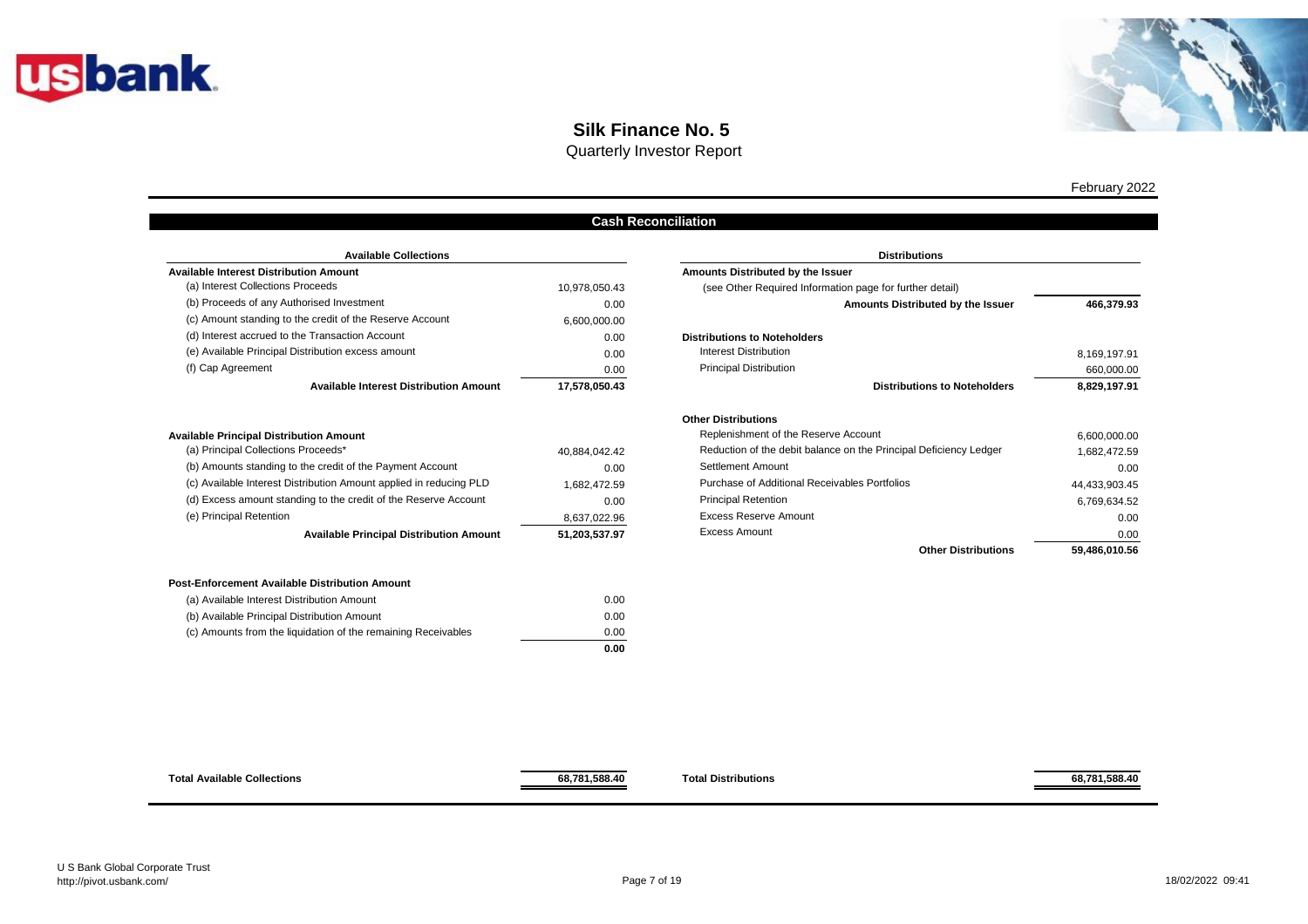



Quarterly Investor Report

|                                    | <b>Other Required Information</b> |
|------------------------------------|-----------------------------------|
|                                    |                                   |
| Amounts Distributed by the Issuer  |                                   |
| Taxes                              | 0.00                              |
| <b>Common Representative</b>       | 0.00                              |
| Servicer                           | 381,063.07                        |
| <b>Transaction Manager</b>         | 0.00                              |
| Paying Agent                       | 1,040.00                          |
| <b>Accounts Bank</b>               | 46,101.93                         |
| Agent Bank                         | 0.00                              |
| <b>Third Party Expenses</b>        | 38,174.93                         |
| <b>Issuer Transaction Revenues</b> | 0.00                              |
| Other costs incurred by the Issuer | 0.00                              |
| Any receiver of the Issuer         | 0.00                              |
| Amounts Distributed by the Issuer  | 466,379.93                        |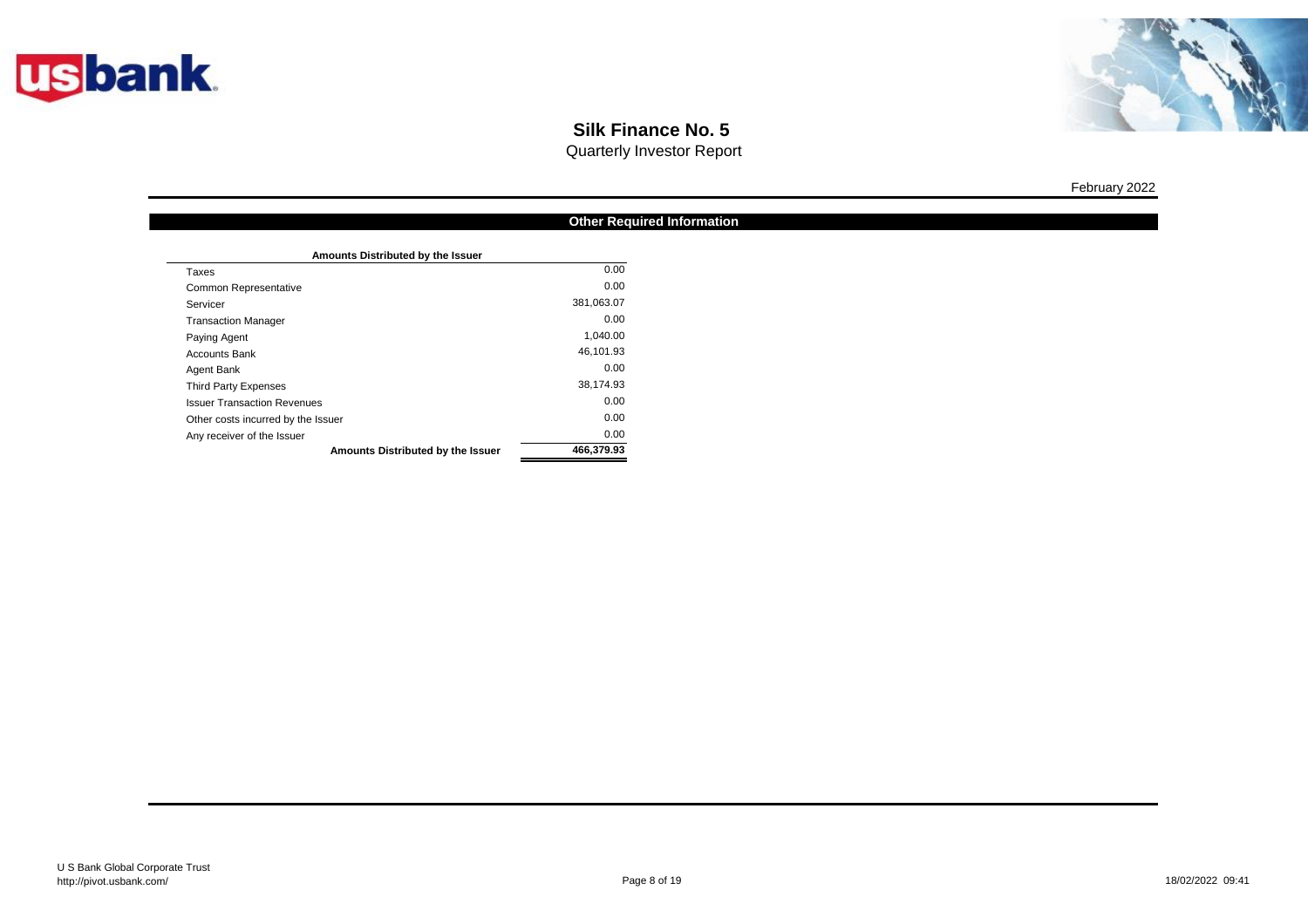



Quarterly Investor Report

#### **Principal Deficiency Ledger**

**Current Period Principal Deficiency**

|                   | <b>Beginning PDL</b><br><b>Balance</b> | <b>Deficiency</b><br><b>Allocation</b> | <b>PDL</b><br>Repayment | <b>Ending PDL</b><br><b>Balance</b> |
|-------------------|----------------------------------------|----------------------------------------|-------------------------|-------------------------------------|
| Class D Notes PDL | 0.00                                   | 1,682,472.59                           | 1,682,472.59            | 0.00                                |
| Class C Notes PDL | 0.00                                   | 0.00                                   | 0.00                    | 0.00                                |
| Class B Notes PDL | 0.00                                   | 0.00                                   | 0.00                    | 0.00                                |
| Class A Notes PDL | 0.00                                   | 0.00                                   | 0.00                    | 0.00                                |
| Total             | 0.00                                   | 1,682,472.59                           | 1,682,472.59            | 0.00                                |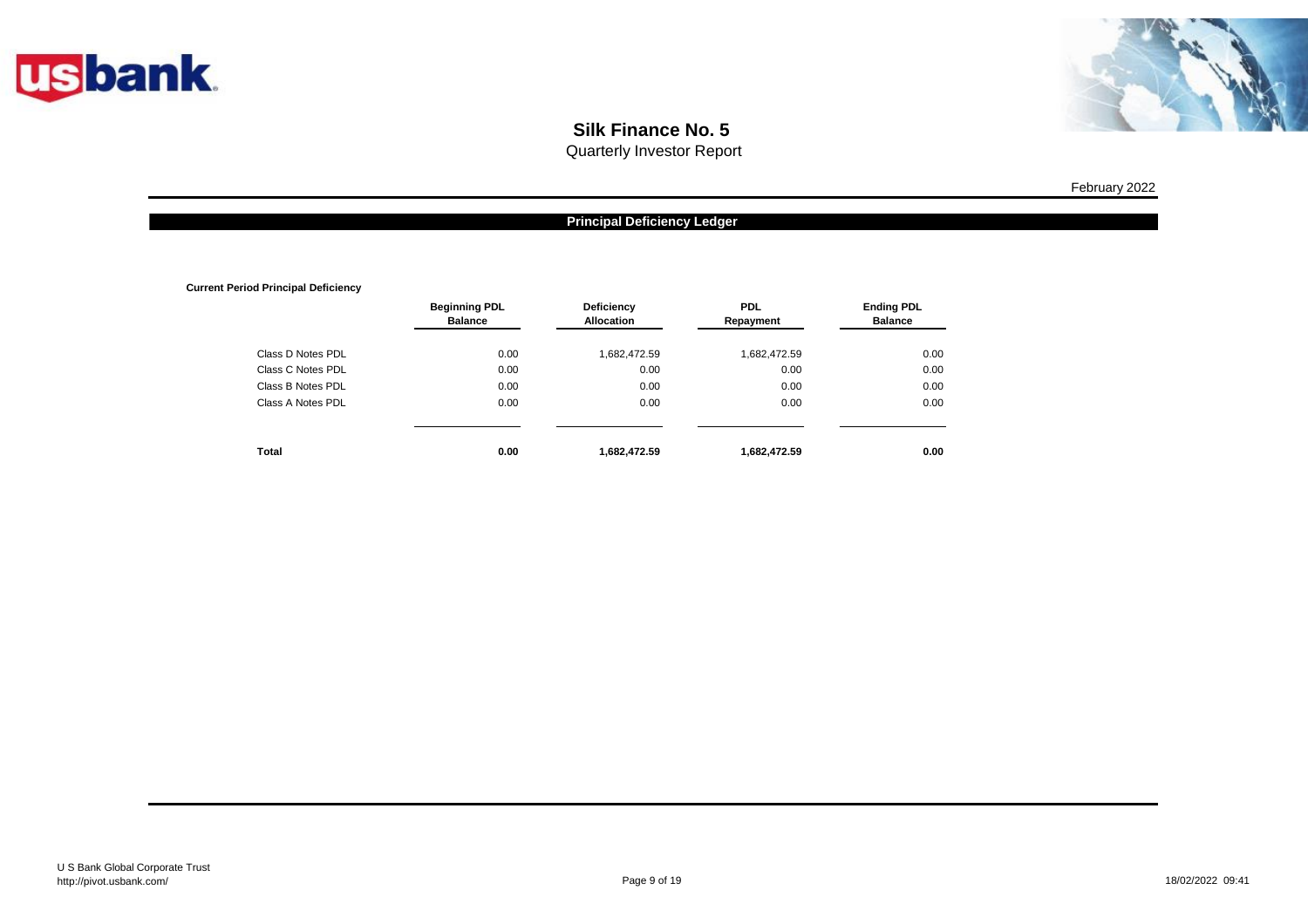



Quarterly Investor Report

|                                                            | <b>Reserve Fund Ledger</b> |              |              |
|------------------------------------------------------------|----------------------------|--------------|--------------|
|                                                            |                            | Credits      | Debits       |
| <b>Reserve Account</b>                                     |                            |              |              |
| Original Reserve Account Amount                            | 6,600,000.00               |              |              |
| Reserve Account Amount as at Close / Previous IPD          | 6,600,000.00               |              |              |
| Reserve Account Required Amount per Current IPD            | 6,600,000.00               |              |              |
| Top ups on IPD                                             |                            | 6,600,000.00 |              |
| Drawings                                                   |                            |              | 6,600,000.00 |
| <b>Closing Balance</b>                                     | 6,600,000.00               |              |              |
| <b>Commingling Reserve Ledger</b>                          |                            |              |              |
| Original Commingling Reserve Ledger Amount                 | 1.00                       |              |              |
| Commingling Reserve Ledger Amount as at previous IPD       | 1.00                       |              |              |
| Commingling Reserve Ledger Required Amount per current IPD | 0.00                       |              |              |
| Top ups on IPD                                             |                            | 0.00         |              |
| Drawings                                                   |                            |              | 0.00         |
| <b>Closing Balance</b>                                     | 1.00                       |              |              |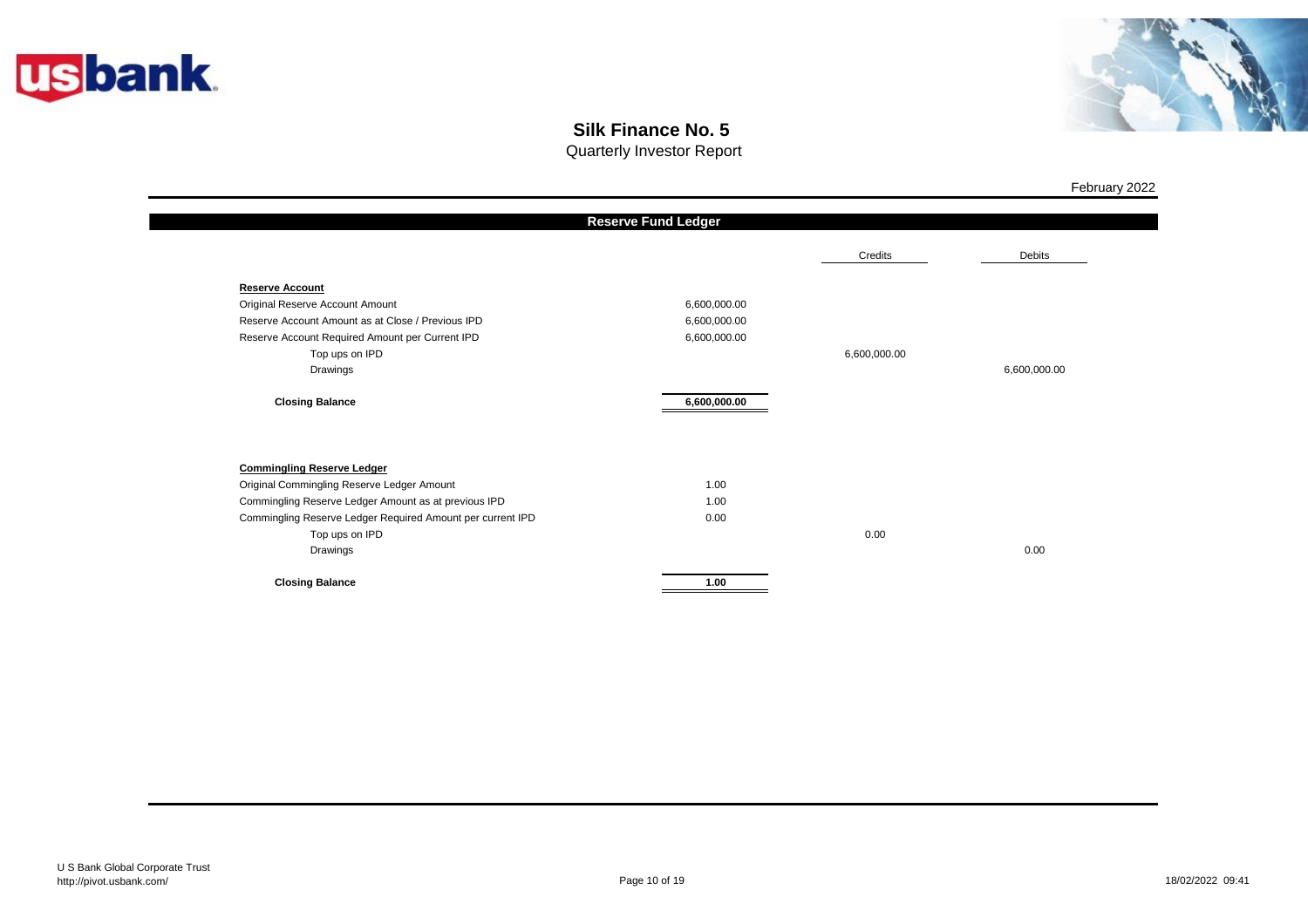



|     | <b>Triggers</b>                                                                                                                                                                                                                                                                                                                                                                                                                                                                                                                                                                                     |              |
|-----|-----------------------------------------------------------------------------------------------------------------------------------------------------------------------------------------------------------------------------------------------------------------------------------------------------------------------------------------------------------------------------------------------------------------------------------------------------------------------------------------------------------------------------------------------------------------------------------------------------|--------------|
|     | <b>Event of Default</b>                                                                                                                                                                                                                                                                                                                                                                                                                                                                                                                                                                             | Breach (Y/N) |
| (a) | Non-payment: the Issuer fails to pay any amount of (i) interest due on the Class A Notes within 10 (ten) Business Days of the due date for payment of such interest in<br>accordance with the applicable Payment Priorities, or (ii) interest due on the Class B Notes, the Class C Notes, the Class D Notes or the Class E Notes by the Final Legal<br>Maturity Date or (iii) principal on the Notes by the Final Legal Maturity Date; or                                                                                                                                                          | <b>No</b>    |
| (b) | Breach of other obligations: the Issuer defaults in the performance or observance of any of its other obligations under or in respect of the Notes or the Common<br>Representative Appointment Agreement and (i) such default is, in the opinion of the Common Representative, incapable of remedy, or (ii) being a default which is, in the<br>opinion of the Common Representative, capable of remedy, remains unremedied for 30 (thirty) days or such longer period as the Common Representative may agree after<br>the Common Representative has given written notice thereof to the Issuer; or | <b>No</b>    |
| (c) | Issuer Insolvency: an Insolvency Event occurs with respect to the Issuer, or                                                                                                                                                                                                                                                                                                                                                                                                                                                                                                                        | No           |
| (d) | Unlawfulness: it is or will become unlawful for the Issuer to perform or comply with any of its obligations under or in respect of the Notes or the Common Representative<br>Appointment Agreement.                                                                                                                                                                                                                                                                                                                                                                                                 | <b>No</b>    |
|     | <b>Cumulative Default Ratio Trigger Event</b>                                                                                                                                                                                                                                                                                                                                                                                                                                                                                                                                                       | No           |
|     | <b>Ending Revolving Period</b>                                                                                                                                                                                                                                                                                                                                                                                                                                                                                                                                                                      |              |
|     | (i) (and including) the Interest Payment Date falling on 25 May 2022, and                                                                                                                                                                                                                                                                                                                                                                                                                                                                                                                           | No           |
|     | (ii) (but excluding) the date on which a Revolving Period Termination Event occurs;                                                                                                                                                                                                                                                                                                                                                                                                                                                                                                                 | <b>No</b>    |
|     | <b>Commingling Event</b>                                                                                                                                                                                                                                                                                                                                                                                                                                                                                                                                                                            | No           |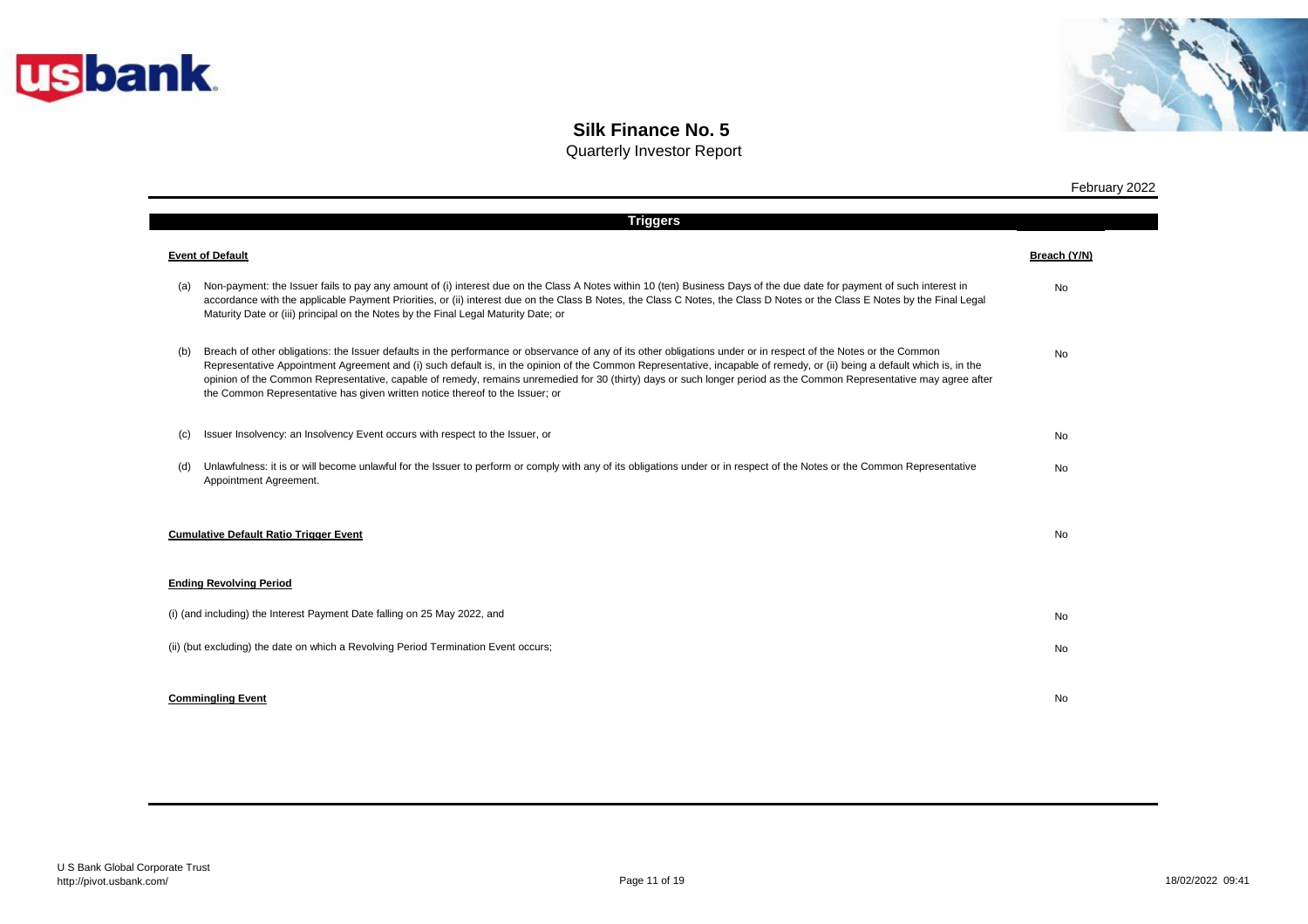



| <b>Triggers</b>                                                                                                                                                                                                                                                                                         |              |
|---------------------------------------------------------------------------------------------------------------------------------------------------------------------------------------------------------------------------------------------------------------------------------------------------------|--------------|
| <b>Subordination Event</b>                                                                                                                                                                                                                                                                              | Breach (Y/N) |
| (a) an Insolvency Event occurs in respect of the Originator; or                                                                                                                                                                                                                                         | No           |
| (b) the Cumulative Default Ratio, at the immediately preceding Calculation Date, is equal to or higher than:                                                                                                                                                                                            |              |
| (i) up to (and including) the first Interest Payment Date: 0.6% (zero point six per cent.);                                                                                                                                                                                                             | No           |
| (ii) from (and excluding) the first Interest Payment Date to (and including) the second Interest Payment Date: 0.9% (zero point nine per cent.);                                                                                                                                                        | No           |
| (iii) from (and excluding) the second Interest Payment Date to (and including) the third Interest Payment Date: 1.3% (one point three per cent.);                                                                                                                                                       | No           |
| (iv) from (and excluding) the third Interest Payment Date to (and including) the fourth Interest Payment Date: 1.5% (one point five per cent.);                                                                                                                                                         | No           |
| (v) from (and excluding) the fourth Interest Payment Date to (and including) the fifth Interest Payment Date: 1.8% (one point eight per cent.);                                                                                                                                                         | No           |
| (vi) from (and excluding) the fifth Interest Payment Date to (and including) the sixth Interest Payment Date: 2.5% (two point five per cent.);                                                                                                                                                          | No           |
| (vii) from (and excluding) the sixth Interest Payment Date to (and including) the seventh Interest Payment Date: 4.0% (four point zero per cent.);                                                                                                                                                      | No           |
| (viii) from (and excluding) the seventh Interest Payment Date onwards: 5.5% (five point five per cent.); or                                                                                                                                                                                             | No           |
| (c) the Aggregate Principal Outstanding Balance of the Receivables arising from Receivables Contracts with the same Obligor, as at the immediately preceding Calculation Date, is<br>equal to, or greater than 2% (two per cent.) of the Principal Outstanding Balance of the Receivables Portfolio; or | No           |
| (d) the Originator defaults in the performance or observance of any of its obligations under any of the Transaction Documents to which it is a party (unless such default is remedied<br>within 5 (five) Business Days); or                                                                             | No           |
| (e) a Servicer Event occurs; or                                                                                                                                                                                                                                                                         | No           |
| (f) a Ratings Event (as defined in the Cap Agreement) occurs and none of the remedies provided for in the Cap Agreement are put in place within the term required thereunder; or                                                                                                                        | No           |
| (g) the Aggregate Principal Outstanding Balance of the Non-Defaulted Receivables, as at the immediately preceding Calculation Date, is less than 10% (ten per cent.) of the<br>Aggregate Principal Outstanding Balance of the Initial Receivables as at the Initial Portfolio Determination Date;       | No           |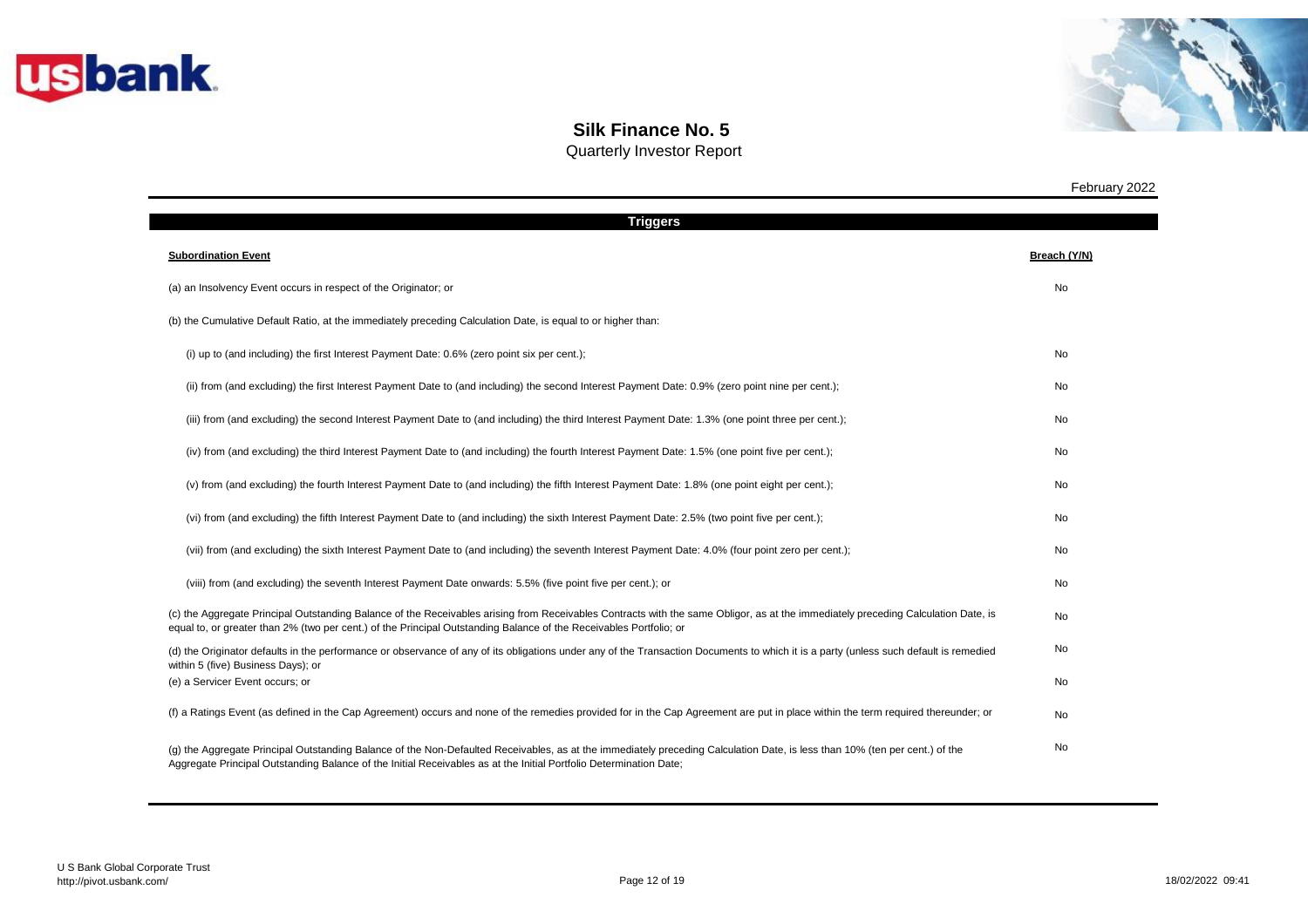



Quarterly Investor Report

|     | <b>Pre-Enforcement Interest Payment Priorities</b>                                                                                                                                                                                                                                                                                                                      |                 |                 |
|-----|-------------------------------------------------------------------------------------------------------------------------------------------------------------------------------------------------------------------------------------------------------------------------------------------------------------------------------------------------------------------------|-----------------|-----------------|
|     |                                                                                                                                                                                                                                                                                                                                                                         | <b>This IPD</b> | <b>Last IPD</b> |
|     | <b>Available Interest Distribution Amount*</b>                                                                                                                                                                                                                                                                                                                          | 17,578,050.43   | 16,131,031.18   |
|     |                                                                                                                                                                                                                                                                                                                                                                         |                 |                 |
| (a) | first, in or towards payment pari passu and on a pro rata basis of the Issuer's liability to tax, in relation to this Transaction, if any;                                                                                                                                                                                                                              | 0.00            | 0.00            |
| (b) | second, in or towards payment pari passu and on a pro rata basis of the fees, Liabilities and expenses of the Common Representative, including the<br>Common Representative Liabilities;                                                                                                                                                                                | 0.00            | 0.00            |
| (C) | third, in or towards payment pari passu and on a pro rata basis of the Issuer Expenses;                                                                                                                                                                                                                                                                                 |                 |                 |
|     | Servicer                                                                                                                                                                                                                                                                                                                                                                | 0.00            | 0.00            |
|     | <b>Transaction Manager</b>                                                                                                                                                                                                                                                                                                                                              | 0.00            | 0.00            |
|     | Paying Agent                                                                                                                                                                                                                                                                                                                                                            | 1,040.00        | 1,040.00        |
|     | <b>Accounts Bank</b>                                                                                                                                                                                                                                                                                                                                                    | 46,101.93       | 45,329.02       |
|     | Agent Bank                                                                                                                                                                                                                                                                                                                                                              | 0.00            | 0.00            |
|     | Third Party Expenses                                                                                                                                                                                                                                                                                                                                                    | 38,174.93       | 24,637.75       |
|     | <b>Issuer Transaction Revenues</b>                                                                                                                                                                                                                                                                                                                                      | 0.00            | 0.00            |
|     | Other costs incurred by the Issuer                                                                                                                                                                                                                                                                                                                                      | 0.00            | 0.00            |
| (d) | fourth, in or towards payment of the Servicing Fees;                                                                                                                                                                                                                                                                                                                    | 381,063.07      | 381,913.71      |
| (e) | fifth, in or towards payment of the Settlement Amount (as this term is defined in the Cap Agreement) if it is payable by the Issuer to the Cap<br>Counterparty, the Cap Counterparty is not a Defaulting Party (as this term is defined in the Cap Agreement) and there is no available collateral for<br>such payment;                                                 | 0.00            | 0.00            |
| (f) | sixth, in or towards payment pari passu and on a pro rata basis of the Interest Amount in respect of the Class A Notes;                                                                                                                                                                                                                                                 | 212,023.71      | 239,420.03      |
| (g) | seventh, in or towards payment pari passu and on a pro rata basis of the Interest Amount and any Deferred Interest Amount Arrears in respect of<br>the Class B Notes, but so that current Interest Amount is paid before any Deferred Interest Amount Arrears in respect of the Class B Notes;                                                                          | 240,491.07      | 244,364.52      |
| (h) | eighth, in or towards payment pari passu and on a pro rata basis of the Interest Amount and any Deferred Interest Amount Arrears in respect of the<br>Class C Notes, but so that current Interest Amount is paid before any Deferred Interest Amount Arrears in respect of the Class C Notes;                                                                           | 341,268.89      | 344,501.67      |
| (i) | ninth, prior to the occurrence of a Cumulative Default Ratio Trigger Event, in or towards payment pari passu and on a pro rata basis of the Interest<br>Amount and any Deferred Interest Amount Arrears in respect of the Class D Notes, but so that current Interest Amount is paid before any Deferred<br>Interest Amount Arrears in respect of the Class D Notes;    | 240,861.11      | 240.861.11      |
| (i) | tenth, in or towards replenishment of the Reserve Account balance recorded in the General Reserve Ledger up to the Reserve Account Required<br>Balance;                                                                                                                                                                                                                 | 6,600,000.00    | 6,600,000.00    |
| (k) | eleventh, prior to the occurrence of a Cumulative Default Ratio Trigger Event, in or towards payment pari passu and on a pro rata basis of the<br>Interest Amount and any Deferred Interest Amount Arrears in respect of the Class E Notes, but so that current Interest Amount is paid before any<br>Deferred Interest Amount Arrears in respect of the Class E Notes; | 67,466.67       | 80,960.00       |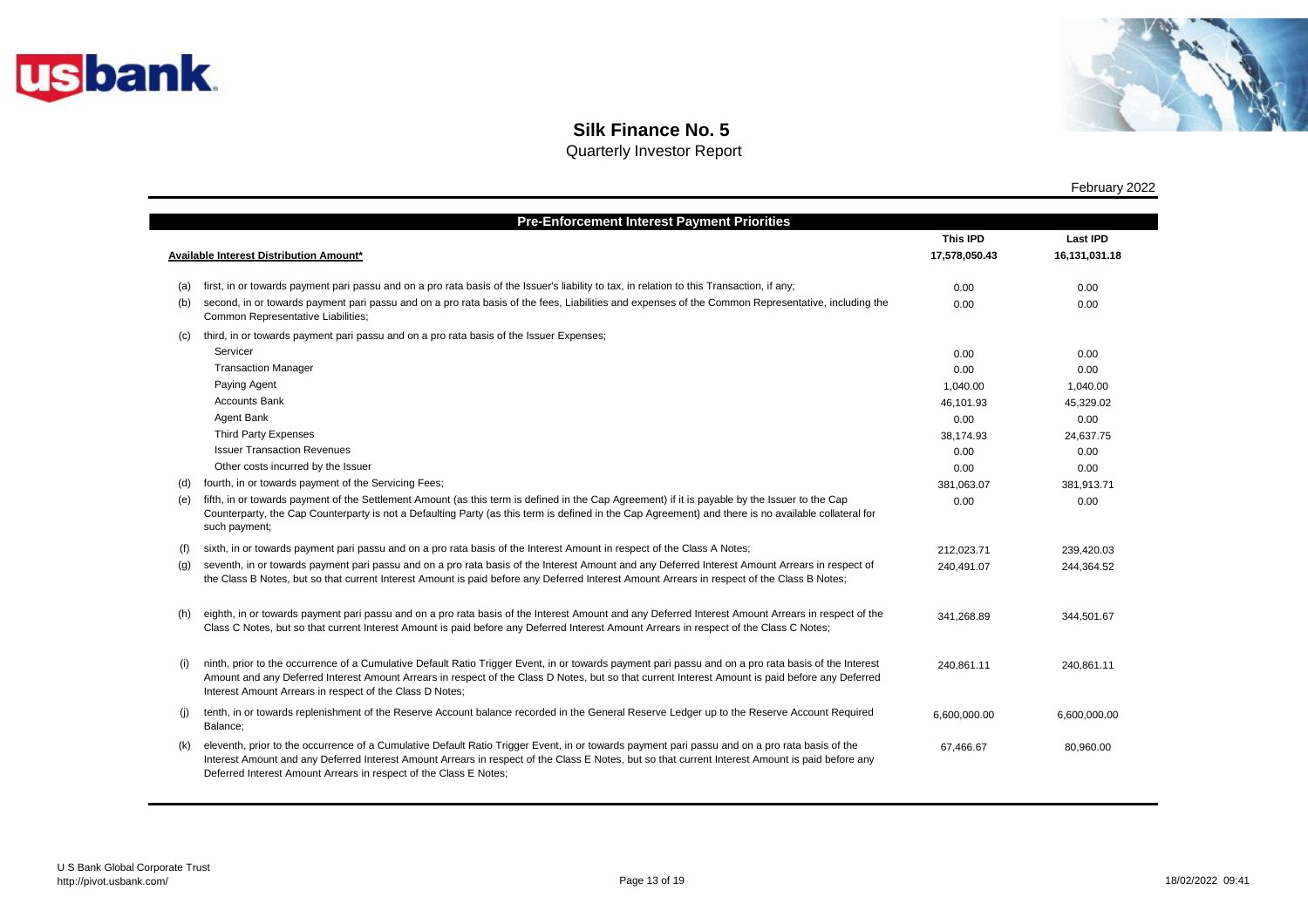



## **Silk Finance No. 5**

Quarterly Investor Report

|            |                                                                                                                                                                                                                                                                                                                                                                                                                           |               | February 2022 |
|------------|---------------------------------------------------------------------------------------------------------------------------------------------------------------------------------------------------------------------------------------------------------------------------------------------------------------------------------------------------------------------------------------------------------------------------|---------------|---------------|
|            | <b>Pre-Enforcement Interest Payment Priorities</b>                                                                                                                                                                                                                                                                                                                                                                        |               |               |
| (1)<br>(m) | twelfth, in or towards reduction of the debit balance on the Class A Principal Deficiency Ledger until such balance is equal to zero;<br>thirteenth, in or towards reduction of the debit balance on the Class B Principal Deficiency Ledger until such balance is equal to zero;                                                                                                                                         | 0.00<br>0.00  | 0.00<br>0.00  |
| (n)        | fourteenth, in or towards reduction of the debit balance on the Class C Principal Deficiency Ledger until such balance is equal to zero;                                                                                                                                                                                                                                                                                  | 0.00          | 0.00          |
| (o)        | fifteenth, following the occurrence of a Cumulative Default Ratio Trigger Event, in or towards payment pari passu and on a pro rata basis of the<br>Interest Amount and any Deferred Interest Amount Arrears in respect of the Class D Notes, but so that current Interest Amount is paid before any<br>Deferred Interest Amount Arrears in respect of the Class D Notes;                                                 | 0.00          | 0.00          |
| (p)        | sixteenth, in or towards reduction of the debit balance on the Class D Principal Deficiency Ledger until such balance is equal to zero;                                                                                                                                                                                                                                                                                   | 1,682,472.59  | 1,832,745.11  |
| (q)        | seventeenth, following the occurrence of Cumulative Default Ratio Trigger Event, in or towards payment pari passu and on a pro rata basis of the<br>Interest Amount and any Deferred Interest Amount Arrears in respect of the Class E Notes, but so that current Interest Amount is paid before any<br>Deferred Interest Amount Arrears in respect of the Class E Notes;                                                 | 0.00          | 0.00          |
| (r)        | eighteenth, in or towards payment of the Settlement Amount (as this term is defined in the Cap Agreement) if it is payable by the Issuer to the Cap<br>Counterparty, the Cap Counterparty is a Defaulting Party (as this term is defined in the Cap Agreement)) and there is no available collateral for such<br>payment;                                                                                                 | 0.00          | 0.00          |
| (S)        | nineteenth, in or towards payment pari passu on a pro rata basis of the Principal Amount Outstanding of the Class X Notes (except for €1,000 (one<br>thousand euros), which will be redeemed on the Final Legal Maturity Date or the date on which an early redemption occurs in accordance with the<br>Conditions);                                                                                                      | 0.00          | 0.00          |
| (t)        | twentieth, in or towards payment pari passu on a pro rata basis of the Principal Amount Outstanding of the Class E Notes up to the Class E Notes<br>Target Amortisation Amount until all the Class E Notes have been redeemed in full; and                                                                                                                                                                                | 660,000.00    | 660,000.00    |
| (u)        | twenty-first, in or towards payment pari passu on a pro rata basis of any Class X Distribution Amount due and payable in respect of the Class X<br><b>Notes</b>                                                                                                                                                                                                                                                           |               |               |
|            | provided that where on any Interest Payment Date the amount standing to the credit of the Reserve Account and recorded in the General Reserve<br>Ledger exceeds the Reserve Account Required Balance from time to time then after any payment is made under item tenth of the Pre-Enforcement<br>Interest Payment Priorities, the amount of such excess shall become part of the Available Principal Distribution Amount. | 7,067,086.46  | 5,435,258.26  |
|            | Total paid**                                                                                                                                                                                                                                                                                                                                                                                                              | 17,578,050.43 | 16,131,031.18 |
|            | <b>Reserve Excess Amount</b>                                                                                                                                                                                                                                                                                                                                                                                              | 0.00          |               |

the Available Principal Distribution Amount prior any payment under item tenth

\*\*It does not include the excess reserve amount became part of Available Principal Distribution Amount after any payments under item tenth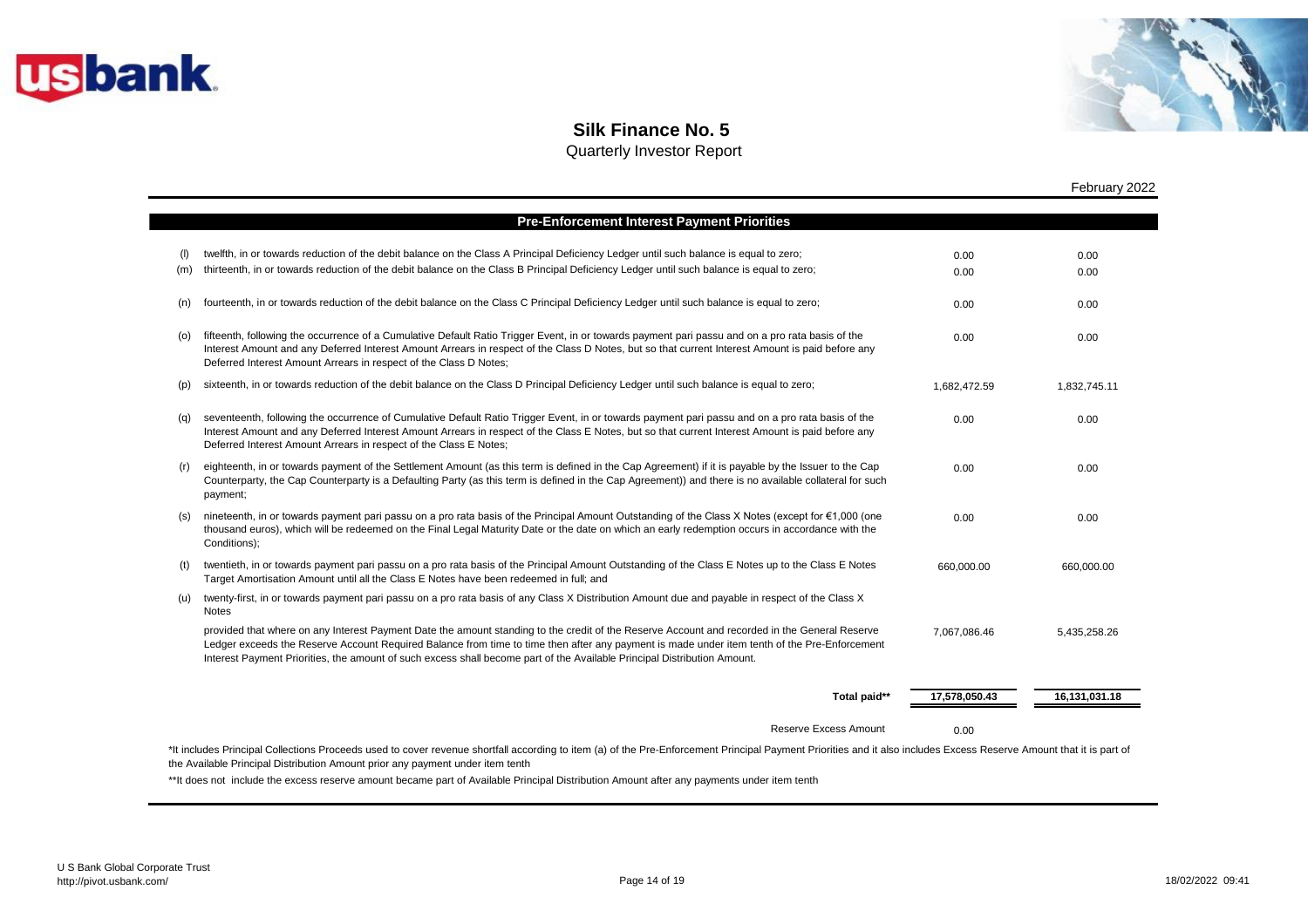



|     |                                                                                                                                                                                                                                                                                                                                                                                                                                             | This IPD      | <b>Last IPD</b> |
|-----|---------------------------------------------------------------------------------------------------------------------------------------------------------------------------------------------------------------------------------------------------------------------------------------------------------------------------------------------------------------------------------------------------------------------------------------------|---------------|-----------------|
|     | <b>Available Principal Distribution Amount</b>                                                                                                                                                                                                                                                                                                                                                                                              | 51,203,537.97 | 46,906,127.24   |
| (a) | first, if the Available Interest Distribution Amount is insufficient to pay items first to eleventh of the Pre-Enforcement Interest Payment Priorities, in or<br>towards payment of items first to eleventh of the Pre-Enforcement Interest Payment Priorities in the order of priority of the Pre-Enforcement Interest<br><b>Payment Priorities;</b>                                                                                       | 0.00          | 0.00            |
| (b) | second, during the Revolving Period only, the Revolving Period Principal Target Amortisation Amount shall be applied in or towards the purchase of<br>Additional Receivables Portfolios (to the extent such Additional Receivables Portfolios are offered to be sold by the Originator and subject to<br>satisfaction of certain conditions, the Eligibility Criteria and the Global Eligibility Criteria);                                 | 44,433,903.45 | 38,269,104.28   |
| (C) | third, during the Revolving Period only, the Revolving Period Principal Target Amortisation Amount shall be applied in or towards the provision of the<br>Payment Account in the amount of Principal Retention;                                                                                                                                                                                                                             | 6,769,634.52  | 8,637,022.96    |
| (d) | fourth, during the Revolving Period only, the Revolving Period Principal Target Amortisation Amount shall be applied in or towards payment pari<br>passu on a pro rata basis of the Principal Amount Outstanding of the Class A Notes, Class B Notes, Class C Notes and Class D Notes until the<br>Class A Notes, Class B Notes, Class C Notes and Class D Notes have been redeemed in full;                                                |               |                 |
|     | <b>Class A Notes</b>                                                                                                                                                                                                                                                                                                                                                                                                                        | 0.00          | 0.00            |
|     | Class B Notes                                                                                                                                                                                                                                                                                                                                                                                                                               | 0.00          | 0.00            |
|     | Class C Notes                                                                                                                                                                                                                                                                                                                                                                                                                               | 0.00          | 0.00            |
|     | Class D Notes                                                                                                                                                                                                                                                                                                                                                                                                                               | 0.00          | 0.00            |
|     | fifth, after the Revolving Period and prior to the occurrence of a Subordination Event, the Pro-Rata Amortisation Ratio Amount shall be applied in or<br>towards payment pari passu on a pro rata basis of the Principal Amount Outstanding of the Class A Notes, Class B Notes, Class C Notes and Class<br>D Notes, as applicable, until all the Class A Notes, Class B Notes, Class C Notes and Class D Notes have been redeemed in full; |               |                 |
|     | <b>Class A Notes</b>                                                                                                                                                                                                                                                                                                                                                                                                                        | 0.00          | 0.00            |
|     | <b>Class B Notes</b>                                                                                                                                                                                                                                                                                                                                                                                                                        | 0.00          | 0.00            |
|     | Class C Notes                                                                                                                                                                                                                                                                                                                                                                                                                               | 0.00          | 0.00            |
|     | Class D Notes                                                                                                                                                                                                                                                                                                                                                                                                                               | 0.00          | 0.00            |
| (f) | sixth, after the occurrence of a Subordination Event, the Principal Target Amortisation Amount shall be applied in or towards payment pari passu on<br>a pro rata basis of the Principal Amount Outstanding of the Class A Notes until all the Class A Notes have been redeemed in full;                                                                                                                                                    | 0.00          | 0.00            |
| (q) | seventh, after the occurrence of a Subordination Event, the Principal Target Amortisation Amount shall be applied in or towards payment pari passu<br>on a pro rata basis of the Principal Amount Outstanding of the Class B Notes until all the Class B Notes have been redeemed in full;                                                                                                                                                  | 0.00          | 0.00            |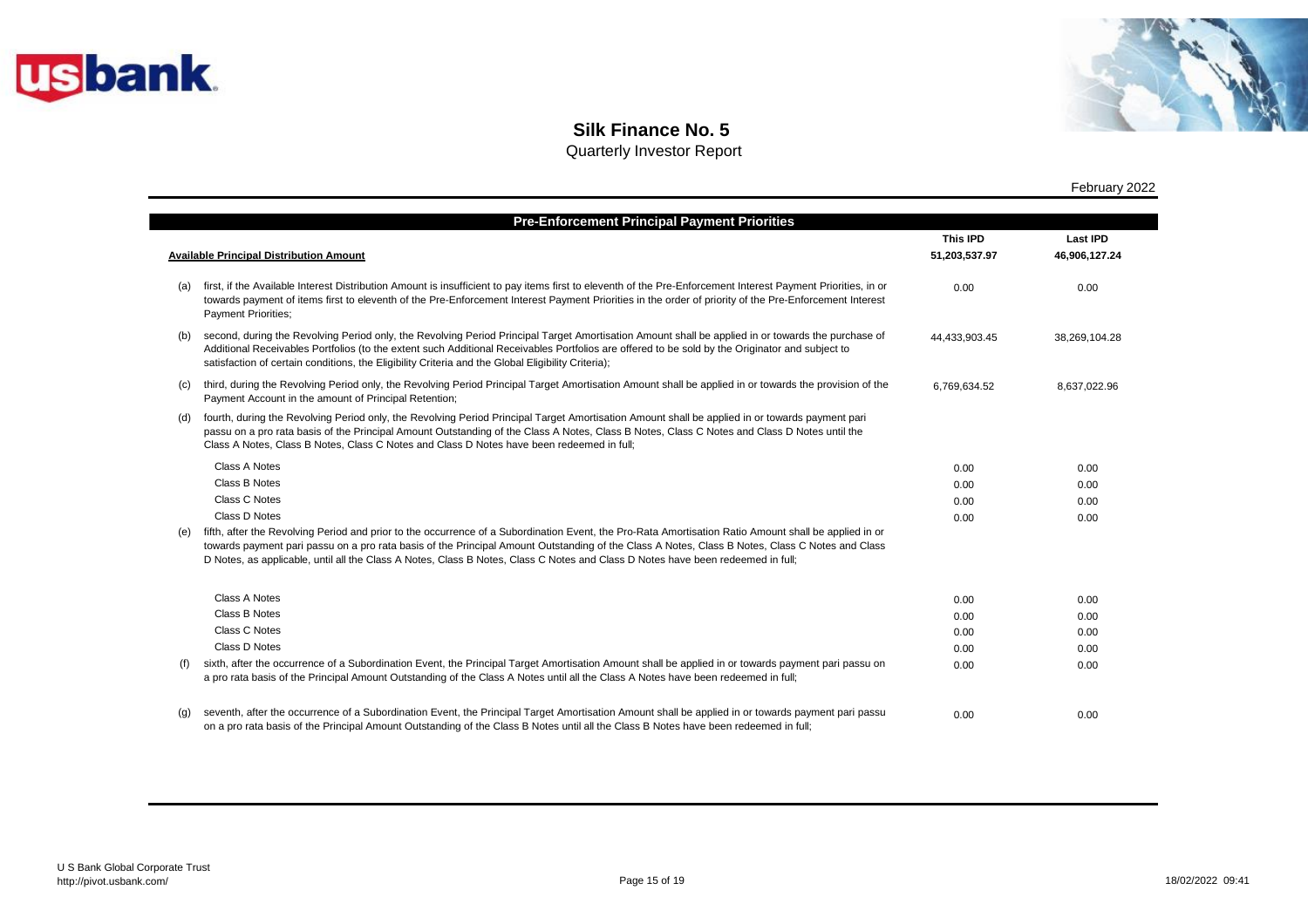



|     |                                                                                                                                                                                                                                                                                               |               | February 2022 |
|-----|-----------------------------------------------------------------------------------------------------------------------------------------------------------------------------------------------------------------------------------------------------------------------------------------------|---------------|---------------|
|     | <b>Pre-Enforcement Principal Payment Priorities</b>                                                                                                                                                                                                                                           |               |               |
| (h) | eighth, after the occurrence of a Subordination Event, the Principal Target Amortisation Amount shall be applied in or towards payment pari passu<br>on a pro rata basis of the Principal Amount Outstanding of the Class C Notes until all the Class C Notes have been redeemed in full; and | 0.00          | 0.00          |
| (i) | ninth, after the occurrence of a Subordination Event, the Principal Target Amortisation Amount shall be applied in or towards payment pari passu on<br>a pro rata basis of the Principal Amount Outstanding of the Class D Notes until all the Class D Notes have been redeemed in full,      | 0.00          | 0.00          |
|     | <b>Total paid</b>                                                                                                                                                                                                                                                                             | 51,203,537.97 | 46,906,127.24 |
|     | Excess Amount                                                                                                                                                                                                                                                                                 | 0.00          |               |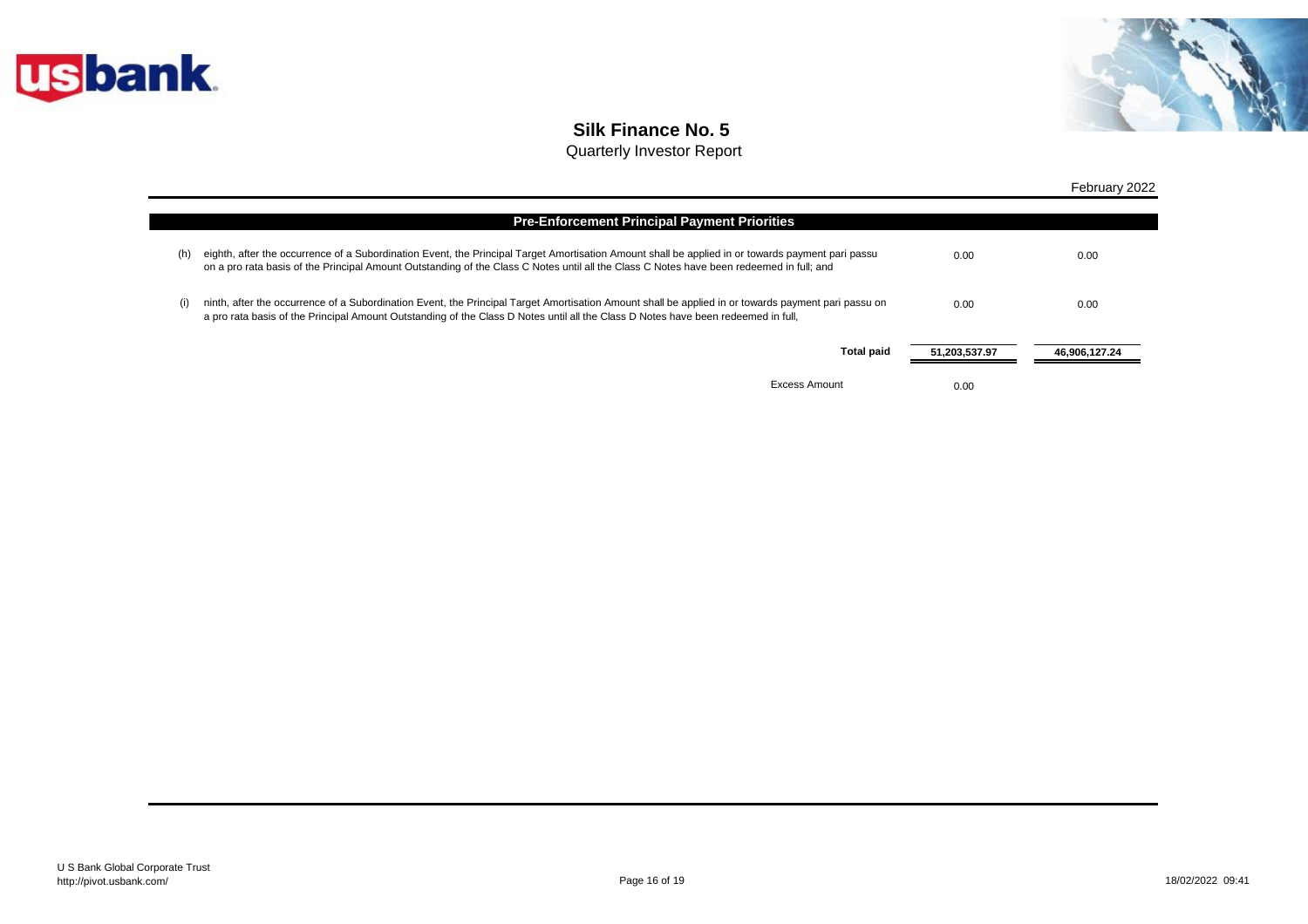



Quarterly Investor Report

|     |                                                                                                                                                                                                                                                                                                                          | <b>This IPD</b> | <b>Last IPD</b> |
|-----|--------------------------------------------------------------------------------------------------------------------------------------------------------------------------------------------------------------------------------------------------------------------------------------------------------------------------|-----------------|-----------------|
|     | <b>Post-Enforcement Available Distribution Amount</b>                                                                                                                                                                                                                                                                    | 0.00            | 0.00            |
| (a) | first, in or towards payment pari passu and on a pro rata basis of the Issuer's liability to tax, in relation to this Transaction, if any;                                                                                                                                                                               | 0.00            | 0.00            |
| (b) | second, in or towards payment pari passu and on a pro rata basis of fees, Liabilities and expenses of the Common Representative, including the<br>Common Representative Liabilities;                                                                                                                                     | 0.00            | 0.00            |
| (c) | third, any remuneration due and payable to any receiver of the Issuer and all costs, expenses and charges incurred by such receiver in connection<br>to the Transaction:                                                                                                                                                 | 0.00            | 0.00            |
| (d) | fourth, in or towards payment of the Settlement Amount (as this term is defined in the Cap Agreement) if it is payable by the Issuer to the Cap<br>Counterparty, the Cap Counterparty is not a Defaulting Party (as this term is defined in the Cap Agreement) and there is no available collateral for<br>such payment; | 0.00            | 0.00            |
| (e) | fifth, in or towards payment pari passu and on a pro rata basis of the Issuer Expenses;                                                                                                                                                                                                                                  |                 |                 |
|     | Servicer                                                                                                                                                                                                                                                                                                                 | 0.00            | 0.00            |
|     | <b>Transaction Manager</b>                                                                                                                                                                                                                                                                                               | 0.00            | 0.00            |
|     | Paying Agent                                                                                                                                                                                                                                                                                                             | 0.00            | 0.00            |
|     | <b>Accounts Bank</b>                                                                                                                                                                                                                                                                                                     | 0.00            | 0.00            |
|     | Agent Bank                                                                                                                                                                                                                                                                                                               | 0.00            | 0.00            |
|     | <b>Third Party Expenses</b>                                                                                                                                                                                                                                                                                              | 0.00            | 0.00            |
|     | <b>Issuer Transaction Revenues</b>                                                                                                                                                                                                                                                                                       | 0.00            | 0.00            |
|     | Other costs incurred by the Issuer                                                                                                                                                                                                                                                                                       | 0.00            | 0.00            |
| (f) | sixth, in or towards payment pari passu and on a pro rata basis of accrued interest on the Class A Notes;                                                                                                                                                                                                                | 0.00            | 0.00            |
| (g) | seventh, in or towards payment pari passu and on a pro rata basis of the Principal Amount Outstanding on the Class A Notes until all the Class A<br>Notes have been redeemed in full;                                                                                                                                    | 0.00            | 0.00            |
| (h) | eighth, in or towards payment pari passu and on a pro rata basis of accrued interest on, and any Deferred Interest Amount Arrears in respect of, the<br>Class B Notes:                                                                                                                                                   | 0.00            | 0.00            |
| (i) | ninth, in or towards payment pari passu and on a pro rata basis of the Principal Amount Outstanding on the Class B Notes until all the Class B Notes<br>have been redeemed in full;                                                                                                                                      | 0.00            | 0.00            |
| (i) | tenth, in or towards payment pari passu and on a pro rata basis of accrued interest on, and any Deferred Interest Amount Arrears in respect of, the<br>Class C Notes:                                                                                                                                                    | 0.00            | 0.00            |
| (k) | eleventh, in or towards payment pari passu and on a pro rata basis of the Principal Amount Outstanding on the Class C Notes until all the Class C<br>Notes have been redeemed in full;                                                                                                                                   | 0.00            | 0.00            |
|     | twelfth, in or towards payment pari passu and on a pro rata basis of accrued interest on, and any Deferred Interest Amount Arrears in respect of, the<br>Class D Notes:                                                                                                                                                  | 0.00            | 0.00            |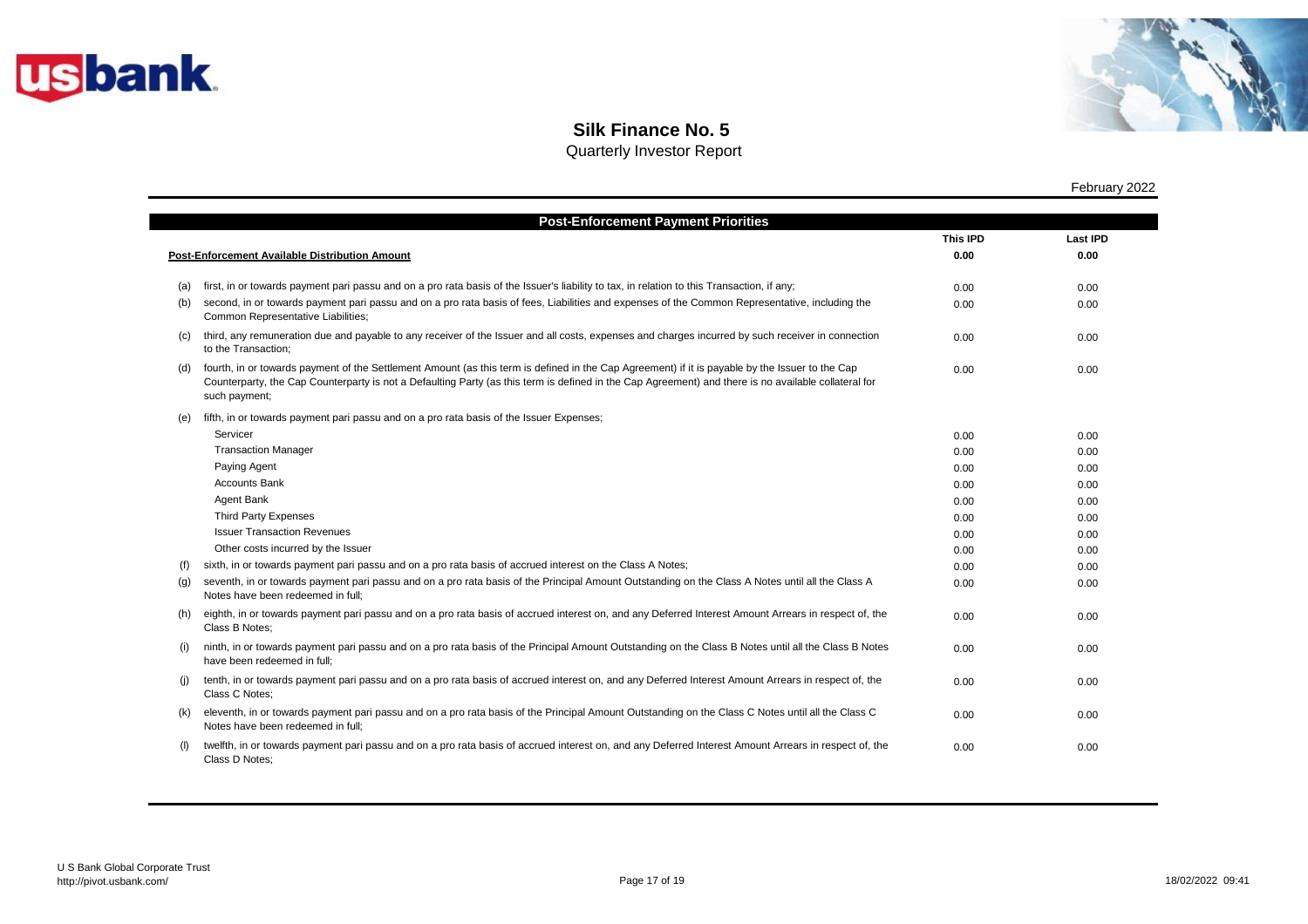



|     |                                                                                                                                                                                                                                                                                                                         |      | February 2022 |
|-----|-------------------------------------------------------------------------------------------------------------------------------------------------------------------------------------------------------------------------------------------------------------------------------------------------------------------------|------|---------------|
|     | <b>Post-Enforcement Payment Priorities</b>                                                                                                                                                                                                                                                                              |      |               |
| (m) | thirteenth, in or towards payment pari passu and on a pro rata basis of the Principal Amount Outstanding on the Class D Notes until all the Class D<br>Notes have been redeemed in full;                                                                                                                                | 0.00 | 0.00          |
| (n) | fourteenth, in or towards payment pari passu and on a pro rata basis of accrued interest on, and any Deferred Interest Amount Arrears in respect of,<br>the Class E Notes;                                                                                                                                              | 0.00 | 0.00          |
| (O) | fifteenth, in or towards payment pari passu and on a pro rata basis of the Principal Amount Outstanding on the Class E Notes until all the Class E<br>Notes have been redeemed in full;                                                                                                                                 | 0.00 | 0.00          |
| (p) | sixteenth, in or towards payment of the Settlement Amount (as this term is defined in the Cap Agreement) if it is payable by the Issuer to the Cap<br>Counterparty, the Cap Counterparty is a Defaulting Party (as this term is defined in the Cap Agreement) and there is no available collateral for such<br>payment; | 0.00 | 0.00          |
| (q) | seventeenth, in or towards payment pari passu and on a pro rata basis of the Principal Amount Outstanding on the Class X Notes; and                                                                                                                                                                                     | 0.00 | 0.00          |
| (r) | eighteenth, in or towards the payment of any Class X Distribution Amount due and payable in respect of the Class X Notes.                                                                                                                                                                                               | 0.00 | 0.00          |
|     | <b>Total paid</b>                                                                                                                                                                                                                                                                                                       | 0.00 | 0.00          |